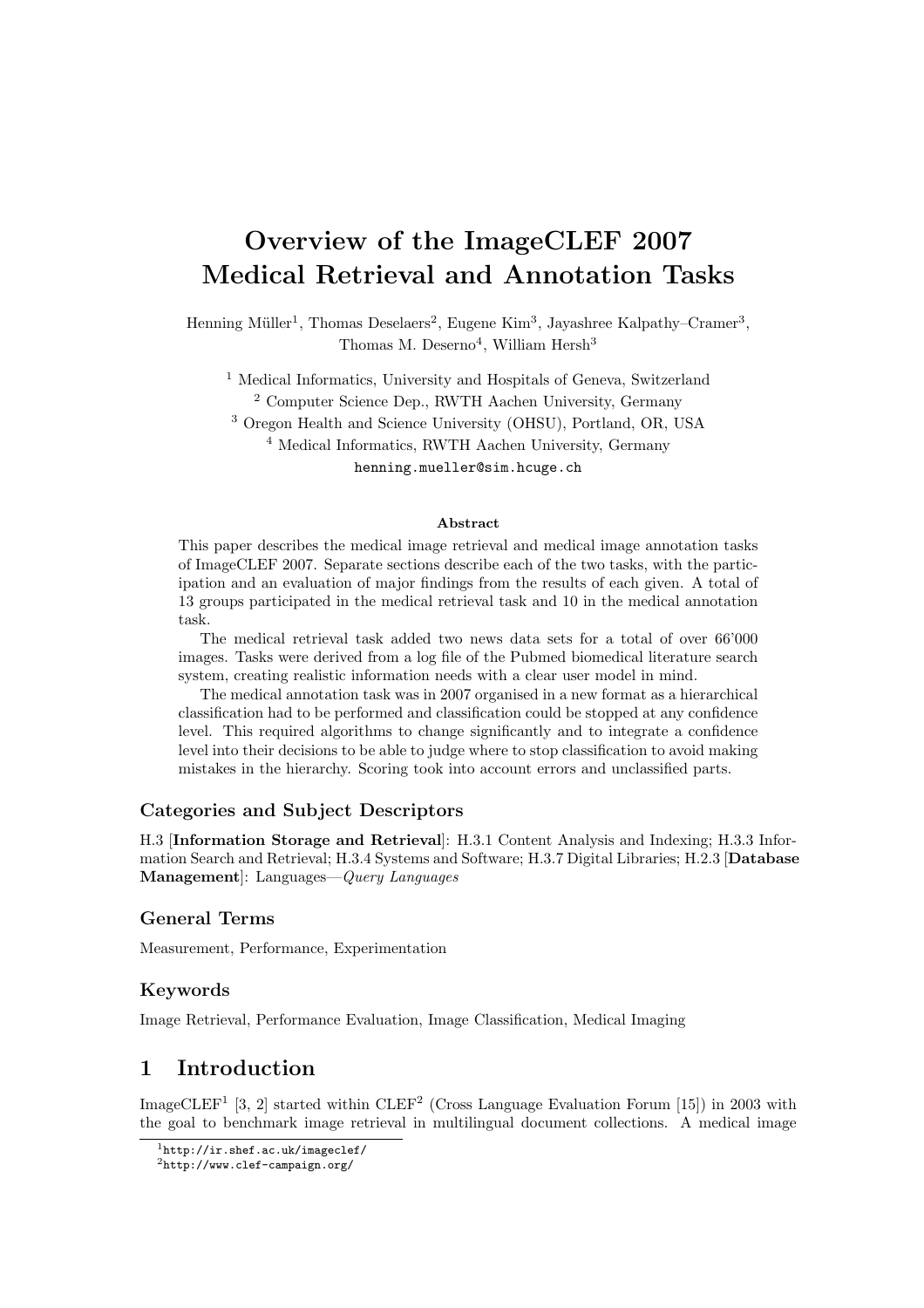retrieval task was added in 2004 to explore domain–specific multilingual information retrieval and also multi-modal retrieval by combining visual and textual features for retrieval. Since 2005, a medical retrieval and a medical image annotation task were both part of ImageCLEF [12].

The enthusiastic participation in CLEF and particularly for ImageCLEF has shown the need for benchmarks and their usefulness to the research community. Again in 2007, a total of 48 groups registered for ImageCLEF to get access to the data sets and tasks. Among these, 13 participated in the medical retrieval task and 10 in the medical automatic annotation task.

Other important benchmarks in the field of visual information retrieval include TRECVID<sup>3</sup> on the evaluation of video retrieval systems [18], ImagEval<sup>4</sup>, mainly on visual retrieval of images and image classification, and  $INEX<sup>5</sup>$  (INiative for the Evaluation of XML retrieval) concentrating on retrieval of multimedia based on structured data. Close contact exists with these initiatives to develop complementary evaluation strategies.

This article focuses on the two medical tasks of ImageCLEF 2007, whereas two other papers [7, 4] describe the new object classification task and the new photographic retrieval task. More detailed information can also be found on the task web pages for ImageCLEF med<sup>6</sup> and the medical annotation task<sup>7</sup> . A detailed analysis of the 2005 medical image retrieval task and its outcomes is also available in [8].

# 2 The Medical Image Retrieval Task

The medical image retrieval task has been run for four consecutive years. In 2007, two new databases were added for a total of more than 66'000 images in the collection. For the generation of realistic topics or information needs, log files of the medical literature search system Pubmed were used.

# 2.1 General Overview

Again and as in previous years, the medical retrieval task showed to be popular among many research groups registering for CLEF. In total 31 groups from all continents and 25 countries registered. A total of 13 groups submitted 149 runs that were used for the pooling required for the relevance judgments.

### 2.2 Databases

In 2007, the same four datasets were used as in 2005 and 2006 and two new datasets were added. The  $\text{Casimage}^8$  dataset was made available to participants [13], containing almost 9'000 images of 2'000 cases [14]. Images present in Casimage include mostly radiology modalities, but also photographs, PowerPoint slides and illustrations. Cases are mainly in French, with around 20% being in English and 5% without annotation. We also used the PEIR<sup>9</sup> (Pathology Education Instructional Resource) database with annotation based on the  $HEAL<sup>10</sup>$  project (Health Education Assets Library, mainly Pathology images [1]). This dataset contains over 33'000 images with English annotations, with the annotation being on a per image and not a per case basis as in Casimage. The nuclear medicine database of MIR, the Mallinkrodt Institute of Radiology<sup>11</sup> [22], was also made available to us for ImageCLEFmed. This dataset contains over 2'000 images mainly from nuclear medicine with annotations provided per case and in English. Finally, the PathoPic<sup>12</sup>

<sup>3</sup>http://www-nlpir.nist.gov/projects/t01v/

<sup>4</sup>http://www.imageval.org/

<sup>5</sup>http://inex.is.informatik.uni-duisburg.de/2006/

 $6$ http://ir.ohsu.edu/image

 $7$ http://www-i6.informatik.rwth-aachen.de/ $\text{``deselaers/imagecle}$ f07/medicalaat.html

<sup>8</sup>http://www.casimage.com/

<sup>9</sup>http://peir.path.uab.edu/

<sup>10</sup>http://www.healcentral.com/

 $^{11}\mathrm{http://gamma.wust1.edu/home.html}$ 

<sup>12</sup>http://alf3.urz.unibas.ch/pathopic/intro.htm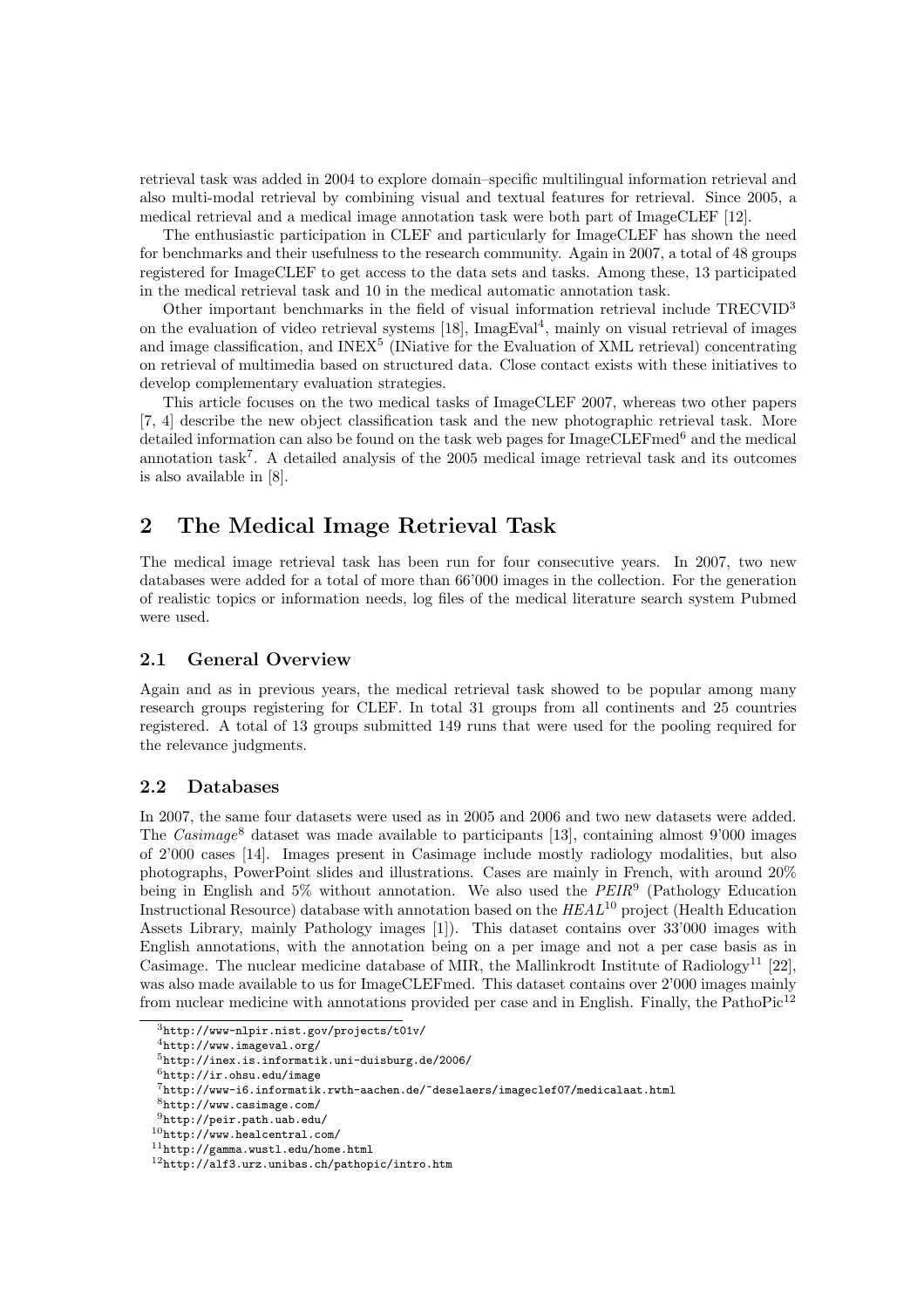| Collection Name | Cases | Images | Annotations | Annotations by     |
|-----------------|-------|--------|-------------|--------------------|
|                 |       |        |             | Language           |
| Casimage        | 2076  | 8725   | 2076        | French $-1899$ .   |
|                 |       |        |             | English $-177$     |
| MIR.            | 407   | 1177   | 407         | English $-407$     |
| <b>PEIR</b>     | 32319 | 32319  | 32319       | English $-32319$   |
| PathoPIC        | 7805  | 7805   | 15610       | $German - 7805,$   |
|                 |       |        |             | English $-7805$    |
| myPACS          | 3577  | 15140  | 3577        | $English - 3577$   |
| Endoscopic      | 1496  | 1496   | 1496        | English $-1496$    |
| Total           | 47680 | 66662  | 55485       | French $-1899$ .   |
|                 |       |        |             | English $-45781$ , |
|                 |       |        |             | $German - 7805$    |
|                 |       |        |             |                    |

| Table 1: The databases used in ImageCLEF med 2007. |  |  |
|----------------------------------------------------|--|--|
|----------------------------------------------------|--|--|

collection (Pathology images [6]) was included into our dataset. It contains 9'000 images with extensive annotation on a per image basis in German. A short part of the German annotation is translated into English.

In 2007, we added two new datasets. The first was the  $myPACS^{13}$  dataset of 15'140 images and 3'577 cases, all in English and containing mainly radiology images. The second was the Clinical Outcomes Research Initiative  $(CORI<sup>14</sup>)$  Endoscopic image database contains 1'496 images with an English annotation per image and not per case. This database extends the spectrum of the total dataset as so far there were only few endoscopic images in the dataset. An overview of the datasets can be seen in Table 1

As such, we were able to use more than 66'000 images, with annotations in three different languages. Through an agreement with the copyright holders, we were able to distribute these images to the participating research groups. The myPACS database required an additional copyright agreement making the process slightly more complex than in previous years.

### 2.3 Registration and Participation

In 2007, 31 groups from all 6 continents and 25 countries registered for the ImageCLEFmed retrieval task, underlining the strong interest in this evaluation campaign. As in previous years, only about half of the registered groups finally submitted results, often blaming a lack of time for this. The feedback of these groups remains positive as they say to use the data for their research as a very useful resource.

The following groups finally also submitted results for the medical image retrieval task:

- CINDI group, Concordia University, Montreal, Canada;
- Dokuz Eylul University, Izmir, Turkey;
- IPAL/CNRS joint lab, Singapore, Singapore;
- IRIT–Toulouse, Toulouse, France;
- MedGIFT group, University and Hospitals of Geneva, Switzerland;
- Microsoft Research Asia, Beijing, China;
- MIRACLE, Spanish University Consortium, Madrid, Spain;

<sup>13</sup>http://www.mypacs.net/

<sup>14</sup>http://www.cori.org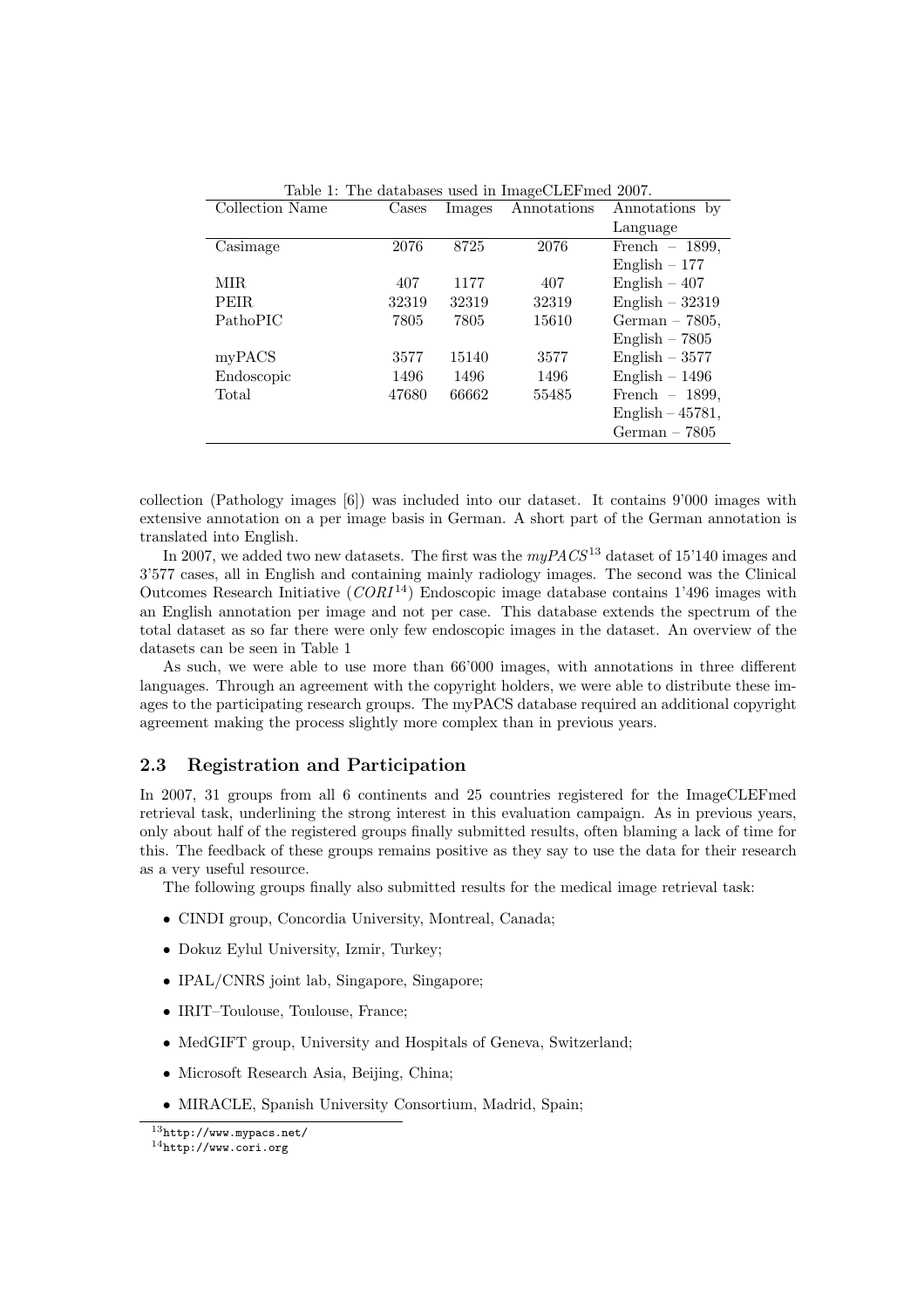

Ultrasound with rectangular sensor. Ultraschallbild mit rechteckigem Sensor. Ultrason avec capteur rectangulaire.

Figure 1: Example for a visual topic.

- MRIM–LIG, Grenoble, France;
- OHSU, Oregon Health & Science University, Portland, OR, USA;
- RWTH Aachen Pattern Recognition group. Aachen, Germany;
- SINAI group, University of Jaen Intelligent Systems, Jaen, Spain;
- State University New York (SUNY) at Buffalo, NY, USA;
- UNAL group, Universidad Nacional Colombia, Bogotà, Colombia;

In total, 149 runs were submitted, with the maximum being 36 of a single group and the minimum a single run per group. Several runs had incorrect formats. These runs were corrected by the organisers whenever possible but a few runs were finally omitted from the pooling process and the final evaluation because trec eval could not parse the results even after our modifications. All groups have the possibility to describe further runs in their working notes papers after the format corrections as the qrels files were made available to all.

# 2.4 Query Topics

Query topics for 2007 were generated based on a log file of Pubmed<sup>15</sup>. The log file of 24 hours contained a total of 77'895 queries. In general, the search terms were fairly vague and did not contain many image–related topics, so we filtered out words such as image, video, and terms relating to modalities such as x–ray, CT, MRI, endoscopy etc. We also aimed for the resulting terms to cover at least two or more of the axes: modality, anatomic region, pathology, and visual observation (e.g., enlarged heart).

A total of 50 candidate topics were taken from these and sometimes an additional axis such as modality was added. From these topics we checked whether at least a few relevant images are in the database and once this was finished, 30 topics were selected.

All topics were categorised with respect to the retrieval approach expected to perform best: visual topics, textual (semantic) topics and mixed topics. This was performed by an experienced image retrieval system developer. For each of the three retrieval approach groups, ten topics were selected for a total of 30 query topics that were distributed among the participants. Each topic consisted of the query itself in three languages (English, German, French) and 2–3 example images for the visual part of the topic. Topic images were searched for on the Internet and were not part of the database. This made visual retrieval significantly harder as most images were taken with different collections compared to those in the database and had changes in the grey level or colour values.

Figure 1 shows a visual topic, Figure 2 a topic that should be retrieved well with a mixed approach and Figure 3 a topics with very different images in the results sets that should be well-suited for textual retrieval, only.

<sup>15</sup>http://www.pubmed.gov/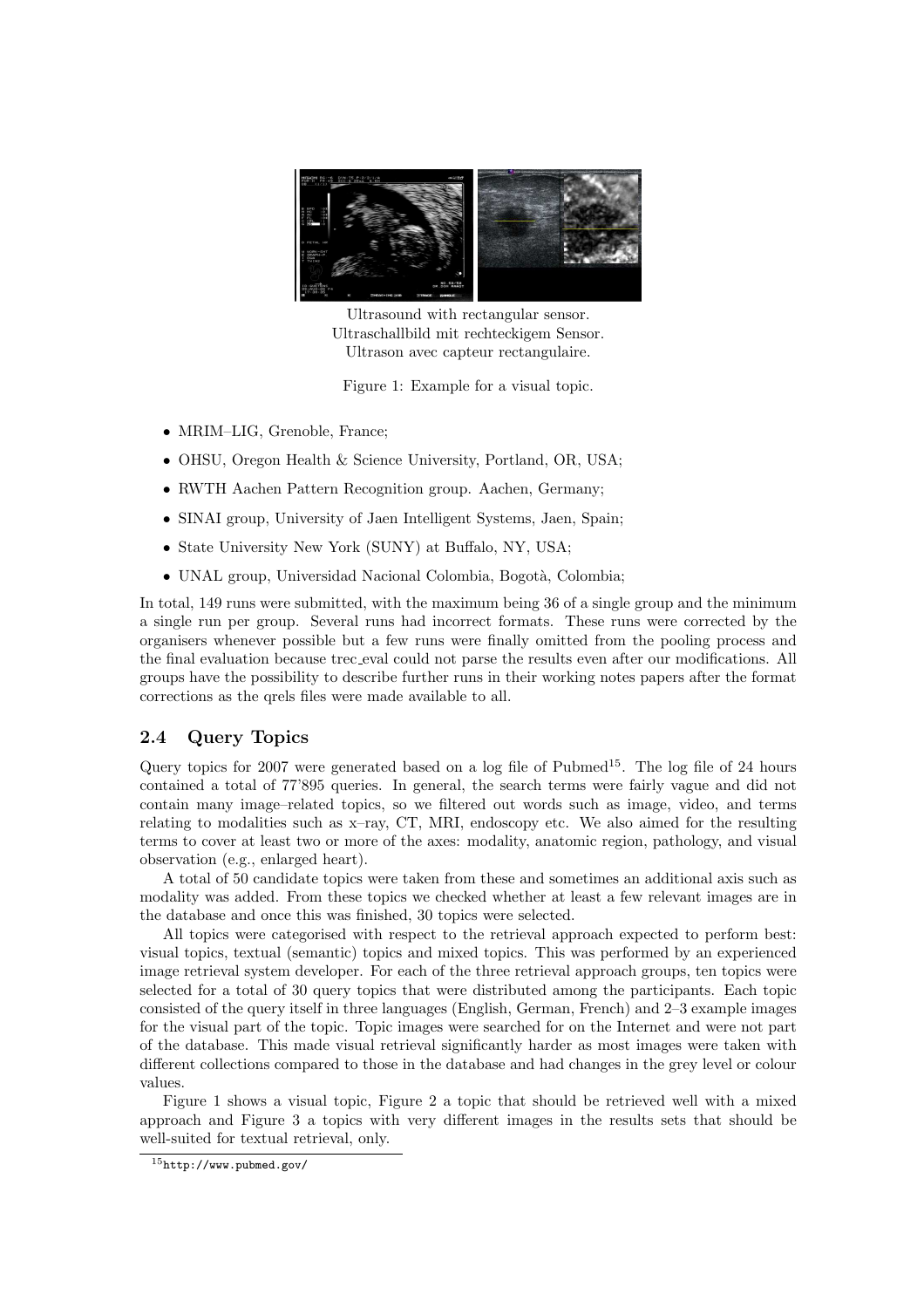

Lung xray tuberculosis. Röntgenbild Lunge Tuberkulose. Radio pulmonal de tuberculose.

Figure 2: Example for a mixed topic.



Pulmonary embolism all modalities. Lungenembolie alle Modalitäten. Embolie pulmonaire, toutes les formes.

Figure 3: Example for a semantic topic.

# 2.5 Relevance Judgements

Relevance judgments in ImageCLEFmed were performed by physicians and other studennts in the OHSU biomedical informatics graduate program. All were paid an hourly rate for their work. The pools for relevance judging were created by selecting the top ranking images from all submitted runs. The actual number selected from each run has varied by year. In 2007, it was 35 images per run, with the goal of having pools of about 800-1200 images in size for judging. The average pool size in 2007 was 890 images. Judges were instructed to rate images in the pools are definitely relevant (DR), partially relevant (PR), or not relevant (NR). Judges were instructed to use the partially relevant desingation only in case they could not determine whether the image in question was relevant.

One of the problems was that all judges were English speakers but that the collection had a fairly large number of French and German documents. If the judgment required reading the text, judges had more difficulty ascertaining relevance. This could create a bias towards relevance for documents with English annotation.

# 2.6 Submissions and Techniques

This section quickly summarises the main techniques used by the participants for retrieval and the sort of runs that they submitted. We had for the first time several problems with the submissions although we sent out a script to check runs for correctness before submission. In 2006, this script was part of the submission web site, but performance problems had us change this setup. The unit for retrieval and relevance was the image and not the case but several groups submitted case IDs that we had to replace with the first image of the case. Other problems include the change of upper/lower case for the image IDs and the change of the database names that also changed the image IDs. Some groups reused the 2006 datasets that were corrected before 2007 and also ended up with invalid IDs.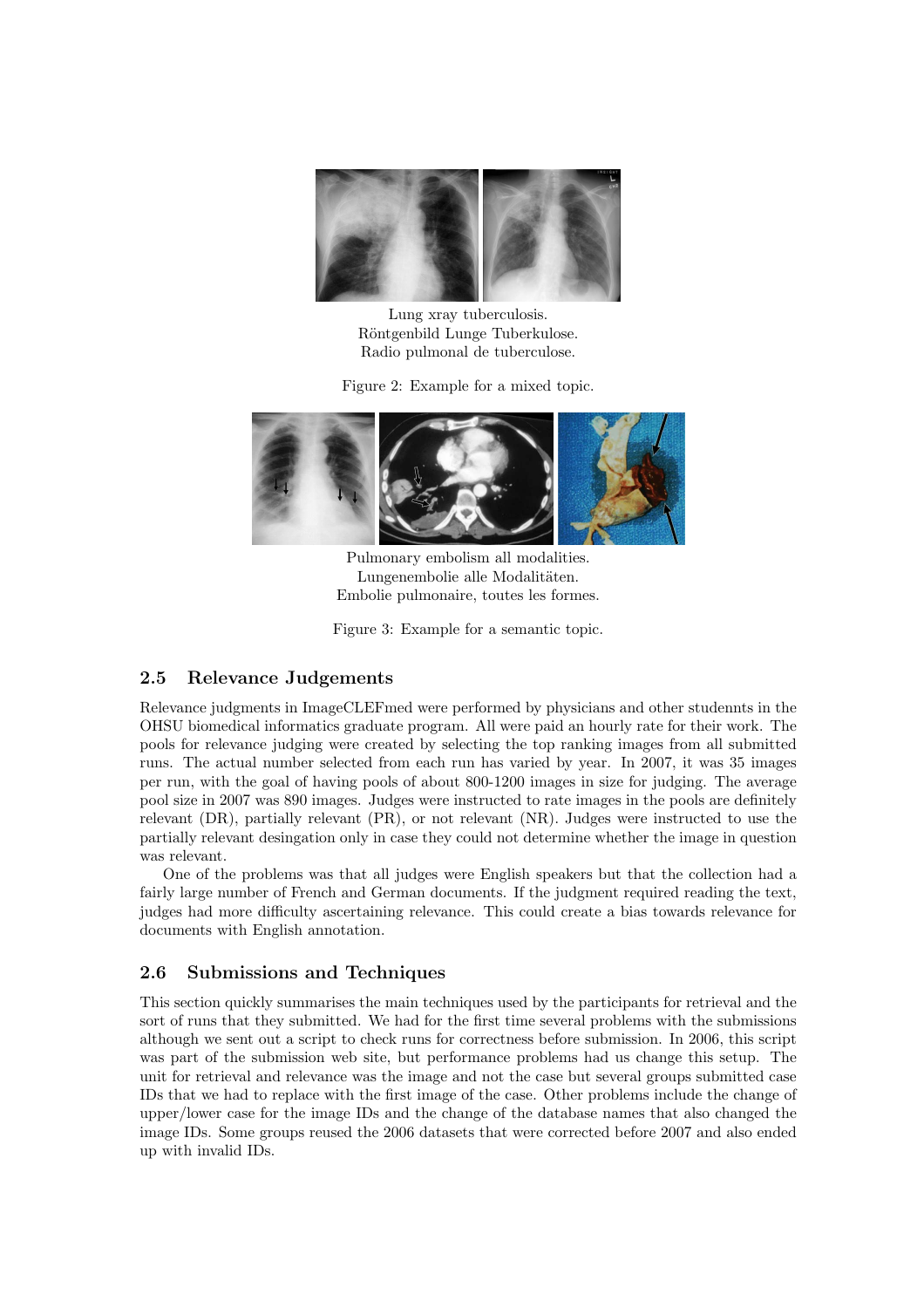#### 2.6.1 CINDI

The CINDI group submitted a total of 4 valid runs, two feedback runs and two automatic runs, each time one with mixed media and a purely visual run. Text retrieval uses a simple tf/idf weighting model and uses English, only. For visual retrieval a fusion model of a variety of features and image representations is used. The mixed media run simply combine the two outcomes in a linear fashion.

#### 2.6.2 DEU

Dokuz Eylul University submitted 5 runs, 4 visual and one textual run. The text runs is a simple bag of words approach and for visual retrieval several strategies were used containing color layout, color structure, dominant color and an edge histogram. Each run contained only one single technique.

#### 2.6.3 IPAL

IPAL submitted 6 runs, all of them text retrieval runs. After having had the best performance for two years, the results are now only in the middle of the performance scale.

#### 2.6.4 IRIT

The IRIT group submitted a single valid run, which was a text retrieval run.

#### 2.6.5 MedGIFT

The MedGIFT group submitted a total of 13 runs. For visual retrieval the GIFT (GNU Image Finding Tool) was used to create a sort of baseline run, as this system had been used in the same configuration since the beginning of ImageCLEF. Multilingual text retrieval was performed with EasyIR and a mapping of the text in the three languages towards MeSH (Medical Subject Headings) to search in semantic terms and avoid language problems.

#### 2.6.6 MIRACLE

MIRACLE submitted 36 runs in total and thus most runs of all groups. The text retrieval runs were among the best, whereas visual retrieval was in the midfield. The combined runs were worse than text alone and also only in the midfield.

#### 2.6.7 LIG

 $MRIM-LIG$  submitted 6 runs, all of them textual runs. Besides the best textual results, this was also the best overall result in 2007.

#### 2.6.8 OHSU

The OHSU group submitted 10 textual and mixed runs, using Fire as a visual system. Their mixed runs had good performance as well as the best early precision.

#### 2.6.9 RWTH

The Human language technology and pattern recognition group from the RWTH Aachen University in Aachen, Germany submitted 10 runs using the FIRE image retrieval system. The runs are based on a wide variety of 8 visual descriptors including image thumbnails, patch histograms, and different texture features. For the runs using textual information, a text retrieval system is used in the same way as in the last years. The weights for the features are trained with the maximum entropy training method using the qrels of the 2005 and 2006 queries.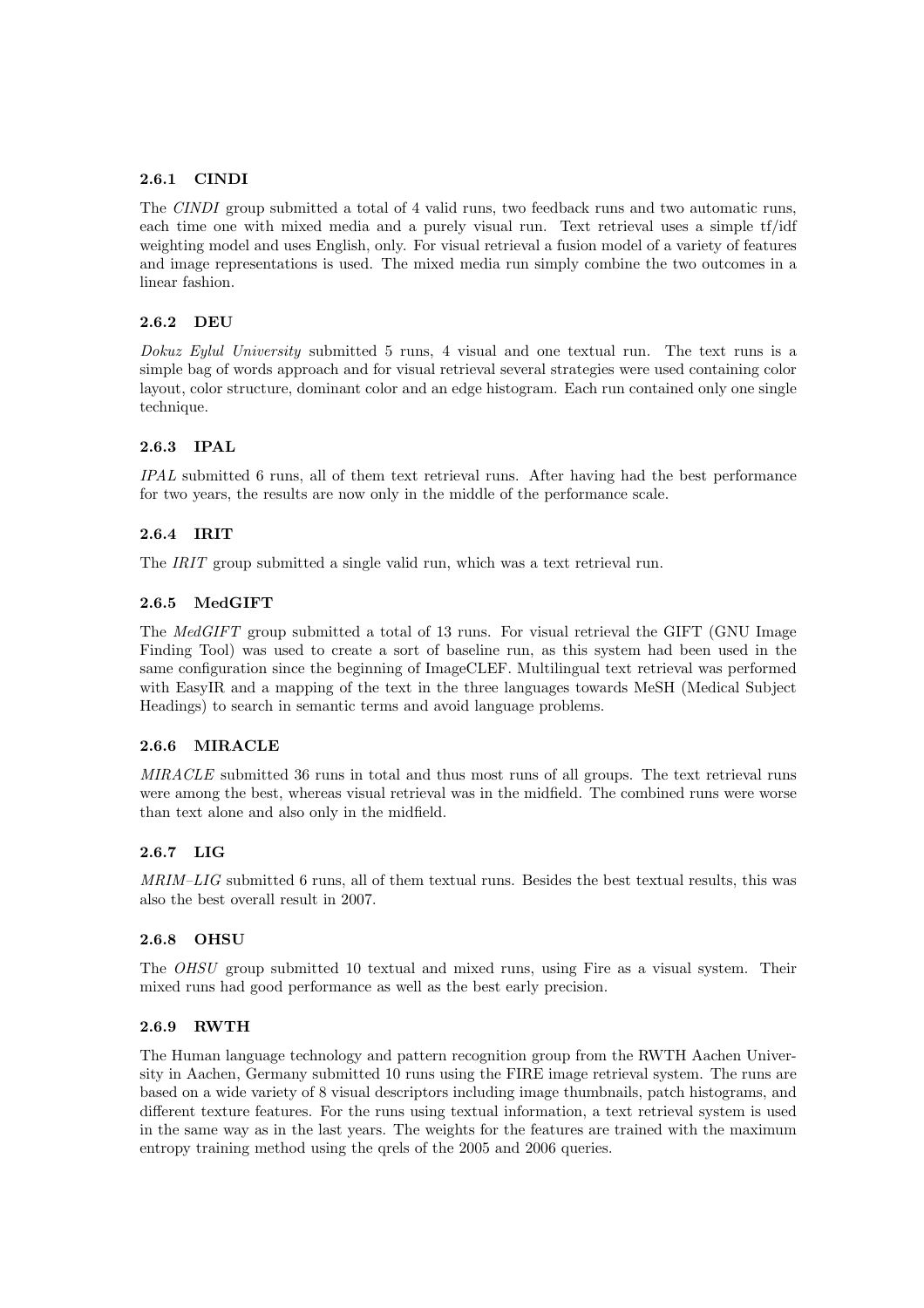#### 2.6.10 SINAI

The SINAI group submitted 30 runs in total, all of them textual or mixed. For text retrieval, the terms of the query are mapped onto MeSH, and then, the query is expanded with these MeSH terms.

#### 2.6.11 SUNY

SUNY submitted 7 runs, all of which are mixed runs using Fire as visual system. One of the runs is among the best mixed runs.

# 2.6.12 UNAL

The UNAL group submitted 8 runs, all of which are visual. The runs use a single visual feature, only and range towards the lower end of the performance spectrum.

#### 2.6.13 MIXED

The combination of runs from RWTH, OHSU, MedGIFT resulted in 13 submissions, all of which were automatic and all used visual and textual information. The combinations were linear and surprisingly the results are significantly worse than the results of single techniques of the participants.

# 2.7 Results

For the first time in 2007, the best overall system used only text for the retrieval. Up until now the best systems always used a mix of visual and textual information. Nothing can really be said on the outcome of manual and relevance feedback submissions as there were too few submitted runs.

It became clear that most research groups participating had a single specialty, usually either visual or textual retrieval. By supplying visual and textual results as example, we gave groups the possibility to work on multi-modal retrieval as well.

#### 2.7.1 Automatic Retrieval

As always, the vast majority of results were automatic and without any interaction. There were 146 runs in this category, with 27 visual runs, 80 mixed runs and 39 textual submissions, making automatic mixed media runs the most popular category. The results shown in the following tables are averaged over all 30 topics, thus hiding much information about which technique performed well for what kind of tasks.

Visual Retrieval Purely visual retrieval was performed in 27 runs and by six groups. Results from GIFT and FIRE (Flexible Image Retrieval Engine) were made available for research groups not having access to a visual retrieval engine themselves.

To make the tables shorter and to not bias results shown towards groups with many submissions, only the best two and the worst two runs of every group are shown in the results tables of each category. Table 2 shows the results for the visual runs. Most runs had an extremely low MAP  $( $3\%$  MAP)$ , which had been the case during the previous years as well. The overall results were lower than in preceding years, indiacting that tasks might have become harder. On the other hand, two runs had good results and rivaled, at least for early precision, the best textual results. These two runs actually used data from 2005 and 2006 that was somewhat similar to the tasks in 2007 to train the system for optimal feature selection. This showed that an optimised feature weighting may result in a large improvement!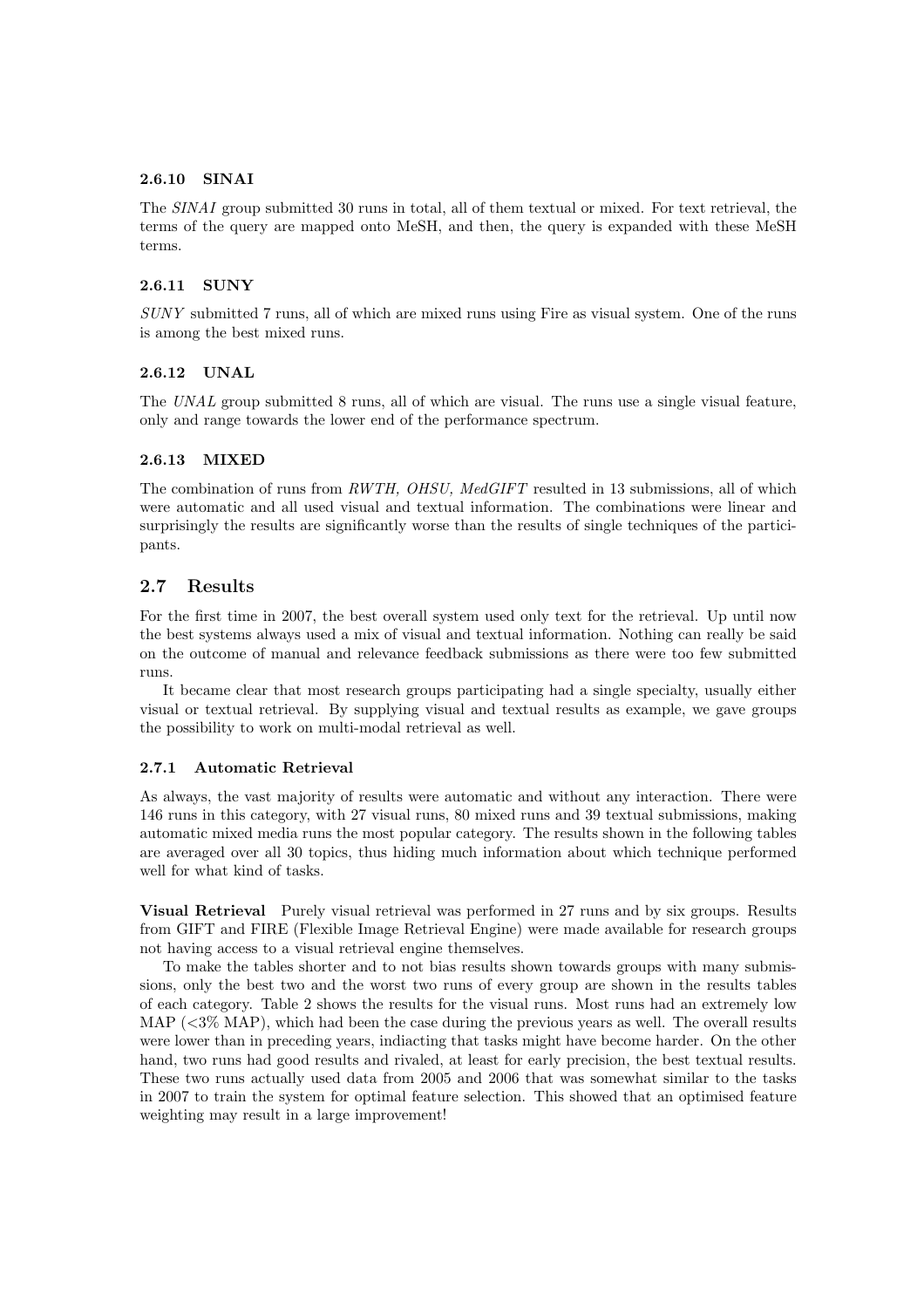| Lable 2. Automatic runs using only visual information (best and worst two runs of every group).<br>Run | Relevant | MAP    | $R$ -prec | P10    | P30    | P <sub>100</sub> |
|--------------------------------------------------------------------------------------------------------|----------|--------|-----------|--------|--------|------------------|
| RWTH-FIRE-ME-NT-tr0506                                                                                 | 1613     | 0.2328 | 0.2701    | 0.4867 | 0.4333 | 0.2823           |
| RWTH-FIRE-ME-NT-tr06                                                                                   | 1601     | 0.2227 | 0.2630    | 0.4867 | 0.4256 | 0.2763           |
| CINDI_IMG_FUSION                                                                                       | 630      | 0.0333 | 0.0532    | 0.1267 | 0.1222 | 0.0777           |
| RWTH-FIRE-NT-emp                                                                                       | 584      | 0.0284 | 0.0511    | 0.1067 | 0.0856 | 0.0590           |
| RWTH-FIRE-NT-emp2                                                                                      | 562      | 0.0280 | 0.0493    | 0.1067 | 0.0811 | 0.0587           |
| miracleVisG                                                                                            | 532      | 0.0186 | 0.0396    | 0.0833 | 0.0833 | 0.0470           |
| miracleVisGFANDmm                                                                                      | 165      | 0.0102 | 0.0255    | 0.0667 | 0.0500 | 0.0347           |
| miracleVisGFANDavg                                                                                     | 165      | 0.0087 | 0.0214    | 0.0467 | 0.0556 | 0.0343           |
| $UNALCO-nni_FeatComb$                                                                                  | 644      | 0.0082 | 0.0149    | 0.0200 | 0.0144 | 0.0143           |
| miracleVisGFANDmin                                                                                     | 165      | 0.0081 | 0.0225    | 0.0367 | 0.0478 | 0.0333           |
| UNALCO-nni_RGBHisto                                                                                    | 530      | 0.0080 | 0.0186    | 0.0267 | 0.0156 | 0.0153           |
| UNALCO-symRBF_RGBHisto                                                                                 | 368      | 0.0050 | 0.0103    | 0.0133 | 0.0100 | 0.0093           |
| UNALCO-svmRBF_Tamura                                                                                   | 375      | 0.0048 | 0.0109    | 0.0067 | 0.0100 | 0.0100           |
| GE <sub>4.8</sub> .treceval                                                                            | 292      | 0.0041 | 0.0192    | 0.0400 | 0.0322 | 0.0203           |
| GE-GE <sub>-</sub> GIFT8                                                                               | 292      | 0.0041 | 0.0194    | 0.0400 | 0.0322 | 0.0203           |
| GE-GE <sub>-</sub> GIFT4                                                                               | 290      | 0.0040 | 0.0192    | 0.0400 | 0.0322 | 0.0203           |
| DEU_CS-DEU_R2                                                                                          | 277      | 0.0028 | 0.0052    | 0.0067 | 0.0022 | 0.0033           |
| DEU_CS-DEU_R3                                                                                          | 260      | 0.0018 | 0.0053    | 0.0100 | 0.0056 | 0.0057           |
| DEU_CS-DEU_R4                                                                                          | 238      | 0.0018 | 0.0074    | 0.0033 | 0.0056 | 0.0057           |
| DEU_CS-DEU_R5                                                                                          | 249      | 0.0014 | 0.0062    | 0.0000 | 0.0078 | 0.0077           |

Table 2: Automatic runs using only visual information (best and worst two runs of every group).

textual retrieval A total of 39 submissions were purely textual and came from nine research groups.

Table 3 shows the best and worst two results of every group for purely textual retrieval. The best overall runs were from LIG and were purely textual, which happened for the first time in ImageCLEF. (LIG participated in ImageCLEF this year for the first time. Early precision (P10) was only slightly better than the best purely visual runs and the best mixed runs had a very high early precision whereas the highest P10 was actually a purely textual system where the MAP was situated significantly lower. (Despite its name, MAP is more of a recall-oriented measure.)

mixed retrieval Mixed automatic retrieval had the highest number of submissions of all categories. There were 80 runs submitted by 8 participating groups.

Table 4 summarises the best two and the worst two mixed runs of every group. For some groups the results for mixed runs were better than the best text runs but for others this was not the case. This underlines the fact that combinations between visual and textual features have to be done with care. Another interesting fact is that some systems with only a mediocre MAP performed extremely well with respect to early precision.

#### 2.8 Manual and Interactive retrieval

Only three runs in 2007 were in the manual or interactive sections, making any real comparison impossible. Table 5 lists these runs and their performance

Although information retrieval with relevance feedback or manual query modifications are seen as a very important area to improve retrieval performance, research groups in ImageCLEF 2007 did not make use of these categories.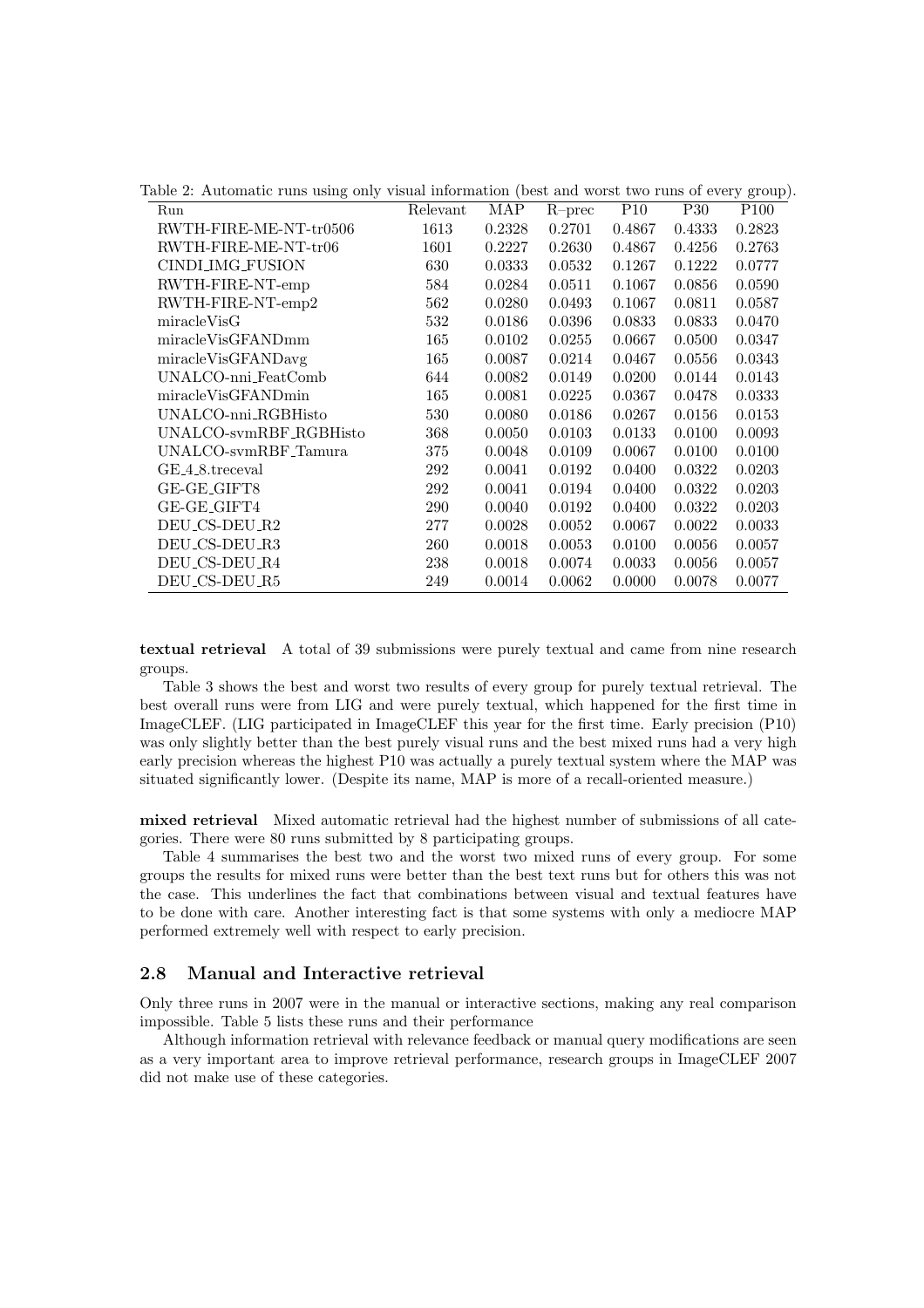Run Relevant MAP R–prec P10 P30 P100 LIG-MRIM-LIG MU A 2347 0.3962 0.4146 0.5067 0.4600 0.3593 LIG-MRIM-LIG GM A 2341 0.3947 0.4134 0.5000 0.4678 0.3617 LIG-MRIM-LIG GM L 2360 0.3733 0.3904 0.5200 0.4667 0.3330 SinaiC100T100 2449 0.3668 0.3942 0.5467 0.5044 0.3457 LIG-MRIM-LIG MU L 2363 0.3643 0.3784 0.5033 0.4422 0.3183 miracleTxtENN 2294 0.3518 0.3890 0.5800 0.4556 0.3600 SinaiC040T100 2401 0.3507 0.3737 0.5533 0.5122 0.3490 OHSU as out 1000rev1 c 2306 0.3453 0.3842 0.5300 0.4433 0.3033 OHSU-oshu as is 1000 2304 0.3453 0.3842 0.5300 0.4433 0.3033 SinaiC030T100 2345 0.3340 0.3433 0.5100 0.4889 0.3363 ohsu text e4 out rev1 1850 0.3321 0.3814 0.5867 0.4878 0.2893 UB-NLM-UBTextBL1 2244 0.3182 0.3306 0.5300 0.4756 0.3190 OHSU-OHSU txt exp2 1433 0.3135 0.3775 0.5867 0.4878 0.2893 IPAL-IPAL1 TXT BAY ISA0 1895 0.3057 0.3320 0.4767 0.4044 0.3163 IPAL-IPAL TXT BAY ALLREL2 1896 0.3042 0.3330 0.4633 0.4067 0.3127 IPAL-IPAL3 TXT BAY ISA0 1852 0.2996 0.3212 0.4733 0.3989 0.3140 miracleTxtXN 2252 0.2990 0.3540 0.4067 0.3756 0.2943 SinaiC020T100 2028 0.2950 0.3138 0.4400 0.4389 0.2980 IPAL-IPAL4 TXT BAY ISA0 1831 0.2935 0.3177 0.4733 0.3978 0.3073 GE\_EN 2170 0.2714 0.2989 0.3900 0.3356 0.2467 UB-NLM-UBTextBL2 2084 0.2629 0.2873 0.4033 0.3644 0.2543 GE MIX 2123 0.2416 0.2583 0.3500 0.3133 0.2243 DEU CS-DEU R1 891 0.1694 0.2191 0.3967 0.3622 0.2533 GE\_DE 1364 0.1631 0.1770 0.2200 0.1789 0.1333 GE\_FR 1306 0.1557 0.1781 0.1933 0.2067 0.1520 UB-NLM-UBTextFR 1503 0.1184 0.1336 0.2033 0.1767 0.1320 miracleTxtDET 694 0.0991 0.0991 0.2300 0.1222 0.0837 miracleTxtDEN 724 0.0932 0.1096 0.1800 0.1356 0.0970 IRIT RunMed1 1418 0.0660 0.0996 0.0833 0.1100 0.1023

Table 3: Automatic runs using only textual information (best and worst two runs of every group).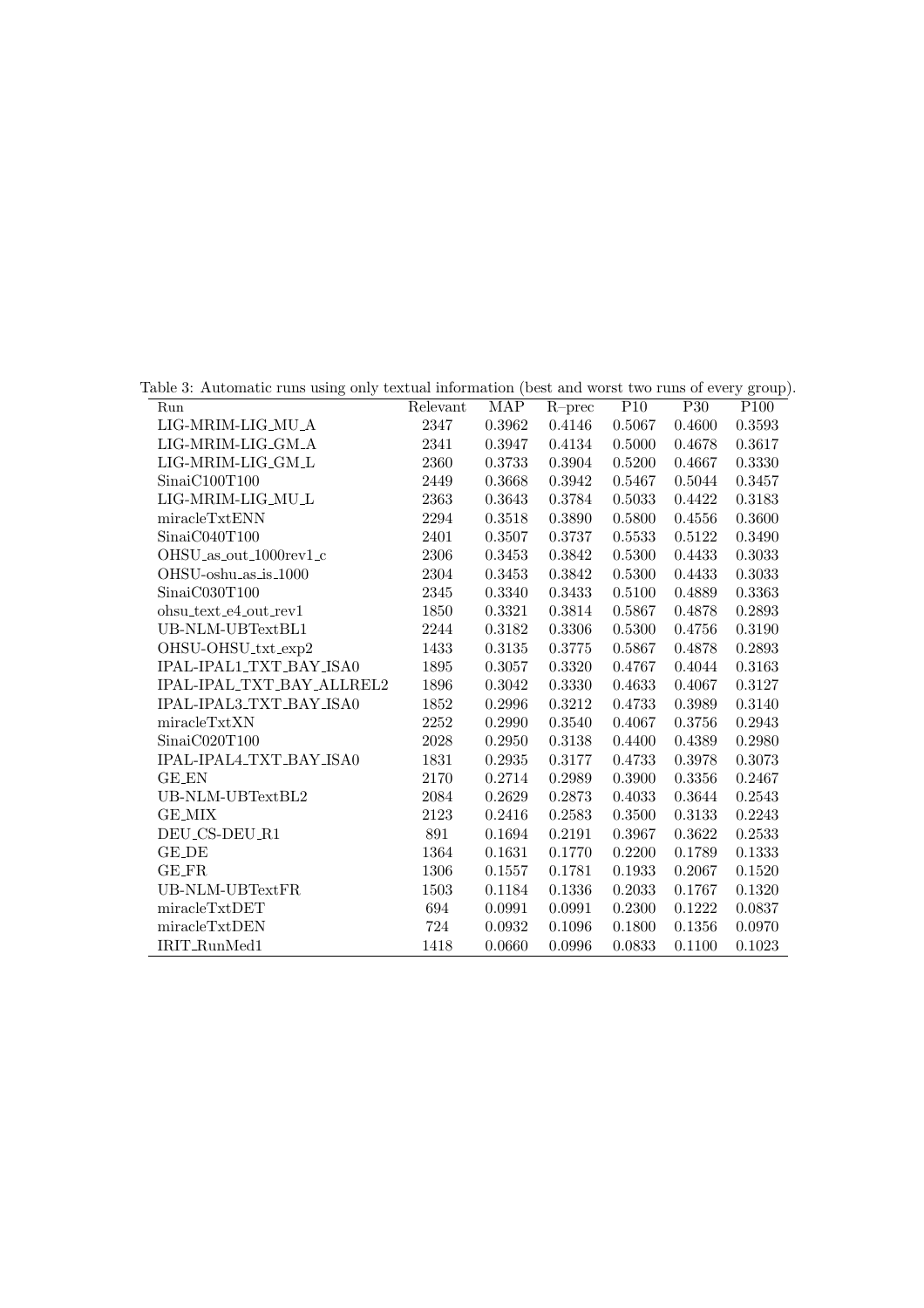Table 4: Automatic runs using visual and textual information (best and worst two runs of every group).  $\overline{a}$ 

| $\mathbf{r}$<br>Run               | Relevant   | MAP    | $R$ -prec  | P10    | P <sub>30</sub> | P <sub>100</sub> |
|-----------------------------------|------------|--------|------------|--------|-----------------|------------------|
| SinaiC100T80                      | 2433       | 0.3719 | 0.4050     | 0.5667 | 0.5122          | 0.3517           |
| SinaiC100T70                      | 2405       | 0.3598 | 0.3925     | 0.5500 | 0.4878          | 0.3453           |
| $ohsu_m2$ -rev $1_c$              | 2164       | 0.3461 | 0.3892     | 0.5567 | 0.4622          | 0.3287           |
| UB-NLM-UBTI <sub>-1</sub>         | 2237       | 0.3230 | 0.3443     | 0.5167 | 0.4911          | 0.3317           |
| UB-NLM-UBTI <sub>-3</sub>         | 2253       | 0.3228 | $0.3388\,$ | 0.5367 | 0.4767          | 0.3270           |
| RWTH-FIRE-ME-tr0506               | 1920       | 0.3044 | 0.3409     | 0.5267 | 0.4644          | 0.3410           |
| RWTH-FIRE-ME-tr06                 | 1916       | 0.3022 | 0.3370     | 0.5300 | 0.4611          | 0.3363           |
| miracleMixGENTRIGHTmin            | $\,2002\,$ | 0.2740 | 0.2876     | 0.4500 | 0.3822          | 0.2697           |
| UB-NLM-UBmixedMulti2              | 2076       | 0.2734 | 0.2995     | 0.4167 | 0.3767          | 0.2693           |
| RWTH-FIRE-emp2                    | 1813       | 0.2537 | 0.3085     | 0.4533 | 0.4467          | 0.3017           |
| mira cleMixGENTRIGHTmax           | 2045       | 0.2502 | 0.2821     | 0.3767 | 0.3500          | 0.2900           |
| mira cleMixGENTRIGHTmm            | 2045       | 0.2486 | 0.2817     | 0.3733 | 0.3578          | 0.2890           |
| RWTH-FIRE-emp                     | 1809       | 0.2457 | 0.3123     | 0.4567 | 0.4467          | 0.3020           |
| GE_VT1_4                          | 2123       | 0.2425 | 0.2596     | 0.3533 | 0.3133          | 0.2253           |
| GE_VT1_8                          | 2123       | 0.2425 | 0.2596     | 0.3533 | 0.3133          | 0.2253           |
| SinaiC030T50                      | 2313       | 0.2371 | 0.2594     | 0.4600 | 0.3756          | 0.2700           |
| SinaiC020T50                      | 1973       | 0.2148 | 0.2500     | 0.4033 | 0.3422          | 0.2403           |
| OHSU-ohsu_m1                      | 652        | 0.2117 | 0.2618     | 0.5200 | 0.4578          | 0.2173           |
| <b>GE_VT10_4</b>                  | 1402       | 0.1938 | 0.2249     | 0.3600 | 0.3133          | 0.2160           |
| <b>GE_VT10_8</b>                  | 1407       | 0.1937 | 0.2247     | 0.3600 | 0.3133          | 0.2157           |
| CINDI_TXT_IMAGE_LINEAR            | 1053       | 0.1659 | 0.2196     | 0.3867 | 0.3300          | 0.2270           |
| $\rm miracleMixGFANDminENTORM$    | 1972       | 0.1427 | 0.1439     | 0.2200 | 0.2000          | 0.1793           |
| miracleMixGFANDminENTORmax        | 1972       | 0.1419 | 0.1424     | 0.2067 | 0.1911          | 0.1770           |
| UB-NLM-UBmixedFR                  | 1308       | 0.1201 | 0.1607     | 0.2100 | 0.2022          | 0.1567           |
| OHSU-oshu_c_e_f_q                 | 598        | 0.1129 | 0.1307     | 0.2000 | 0.1544          | 0.0837           |
| ohsu_fire_ef_wt2_rev1_c           | 542        | 0.0586 | 0.0914     | 0.2000 | 0.1211          | 0.0760           |
| 3fire-7ohsu                       | 2222       | 0.0344 | 0.0164     | 0.0100 | 0.0078          | 0.0113           |
| 3gift-3fire-4ohsu                 | 2070       | 0.0334 | 0.0235     | 0.0067 | 0.0111          | 0.0137           |
| 5gift-5ohsu                       | 1627       | 0.0188 | 0.0075     | 0.0033 | 0.0044          | 0.0070           |
| 7gift-3ohsu                       | 1629       | 0.0181 | 0.0060     | 0.0033 | 0.0044          | 0.0073           |
| $\rm miracleMixGFANDminENTLEFTmm$ | 165        | 0.0099 | 0.0240     | 0.0533 | 0.0544          | 0.0363           |
| miracleMixGFANDminENTLEFTmax 165  |            | 0.0081 | 0.0225     | 0.0367 | 0.0478          | 0.0333           |

Table 5: The only three runs not using automatic retrieval.

| Run                  |      |      |          |  |                                    | Relevant MAP R-prec P10 P30 P100 media interaction |
|----------------------|------|------|----------|--|------------------------------------|----------------------------------------------------|
| CINDI TXT IMG RF LIN | 860. | 0.08 | $0.12 -$ |  | 0.38 0.27 0.14 mixed               | feedback                                           |
|                      |      |      |          |  |                                    |                                                    |
| CINDI IMG FUSION RF  | 690  | 0.04 |          |  |                                    | $0.05$ $0.14$ $0.13$ $0.08$ visual feedback        |
| OHSU–oshu_man2       | 2245 | 0.34 | 0.37     |  | $0.54$ $0.44$ $0.3$ textual manual |                                                    |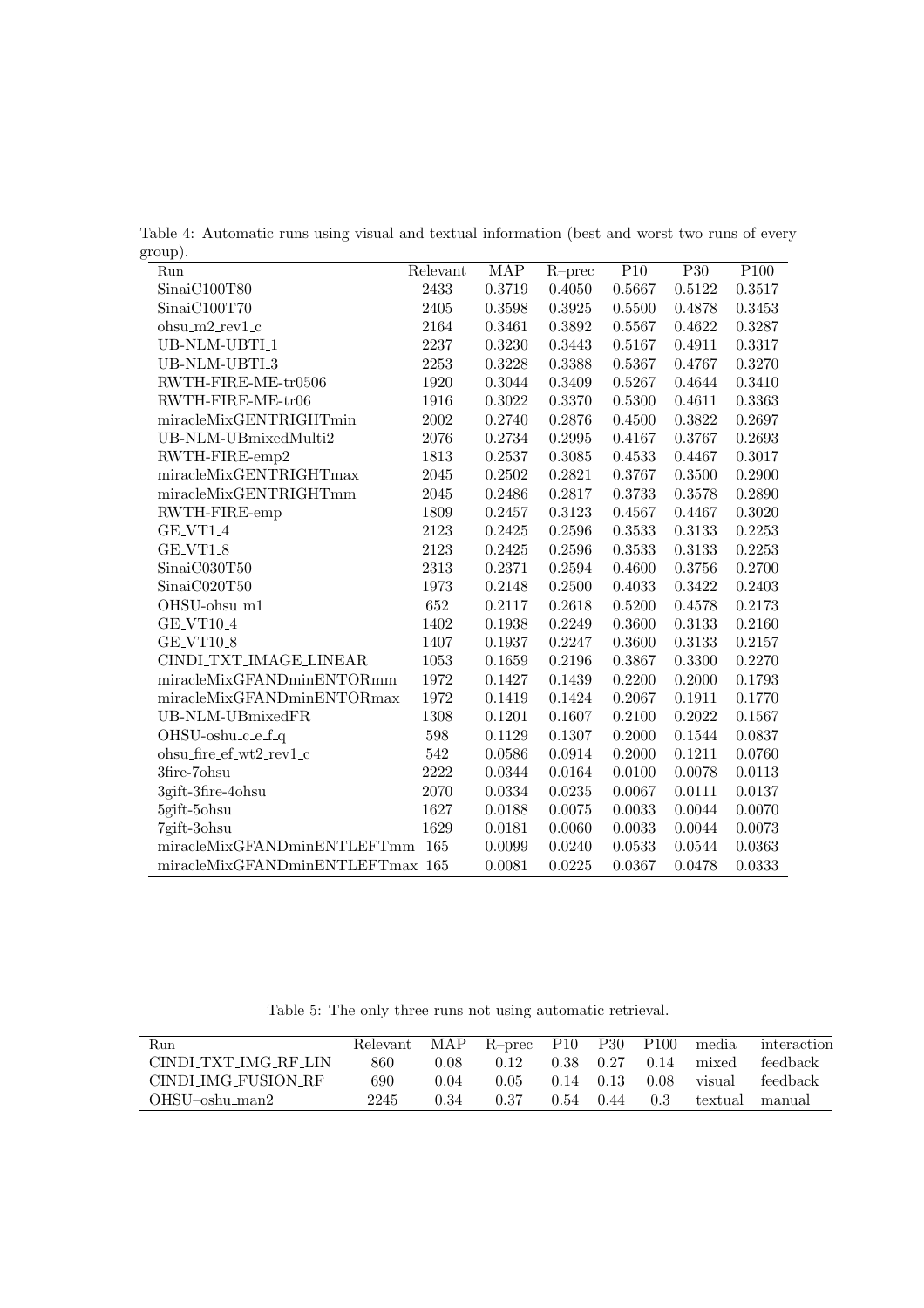#### 2.9 Conclusions

Visual retrieval without learning had very low results for MAP and even for early precision (although with a smaller difference from text retrieval). Visual topics still perform well using visual techniques. Extensive learning of feature selection and weighting can have enormous gain in performance as shown by the FIRE runs.

Purely textual runs had the best overall results for the first time and text retrieval was shown to work well for most topics. Mixed–media runs were the most popular category and are often better in performance than text or visual features alone. Still, in many cases the mixed media runs did not perform as well as text alone, showing that care needs to be taken to combine media.

Interactive and manual queries were almost absent from the evaluation and this remains an important problem. ImageCLEFmed has to put these domains more into the focus of the researchers although this requires more resources to perform the evaluation. System–oriented evaluation is an important part but only interactive retrieval can show how well a system can really help the users.

With respect to performance measures, there was less correlation between the measures than in previous years. The runs with the beast early precision (P10) were not close in MAP to the best overall systems. This needs to be investigated as MAP is indeed a good indicator for overall system performance but early precision might be much more what real users are looking for.

# 3 The Medical Automatic Annotation Task

Over the last two years, automatic medical image annotation has been evolved from a simple classification task with about 60 classes to a task with about 120 classes. From the very start however, it was clear that the number of classes cannot be scaled indefinitely, and that the number of classes that are desirable to be recognised in medical applications is far to big to assemble sufficient training data to create suitable classifiers. To address this issue, a hierarchical class structure such as the IRMA code [9] can be a solution which allows to create a set of classifiers for subproblems.

The classes in the last years were based on the IRMA code where created by grouping similar codes in one class. This year, the task has changed and the objective is to predict complete IRMA codes instead of simple classes.

This year's medical automatic annotation task builds on top of last year: 1,000 new images were collected and are used as test data, the training and the test data of last year was used as training and development data respectively.

#### 3.1 Database & Task Description

The complete database consists of 12'000 fully classified medical radiographs taken randomly from medical routine at the RWTH Aachen University Hospital. 10'000 of these were release together with their classification as training data, another 1'000 were also published with their classification as validation data to allow for tuning classifiers in a standardised manner. One thousand additional images were released at a later date without classification as test data. These 1'000 images had to be classified using the  $11'000$  images  $(10'000 \text{ training} + 1'000 \text{ validation})$  as training data.

Each of the 12'000 images is annotated with its complete IRMA code (see Sec. 3.1.1). In total, 116 different IRMA codes occur in the database, the codes are not uniformly distributed, but some codes have a significant larger share among the data than others. The least frequent codes however, are represented at least 10 times in the training data to allow for learning suitable models.

Example images from the database together with textual labels and their complete code are given in Figure 4.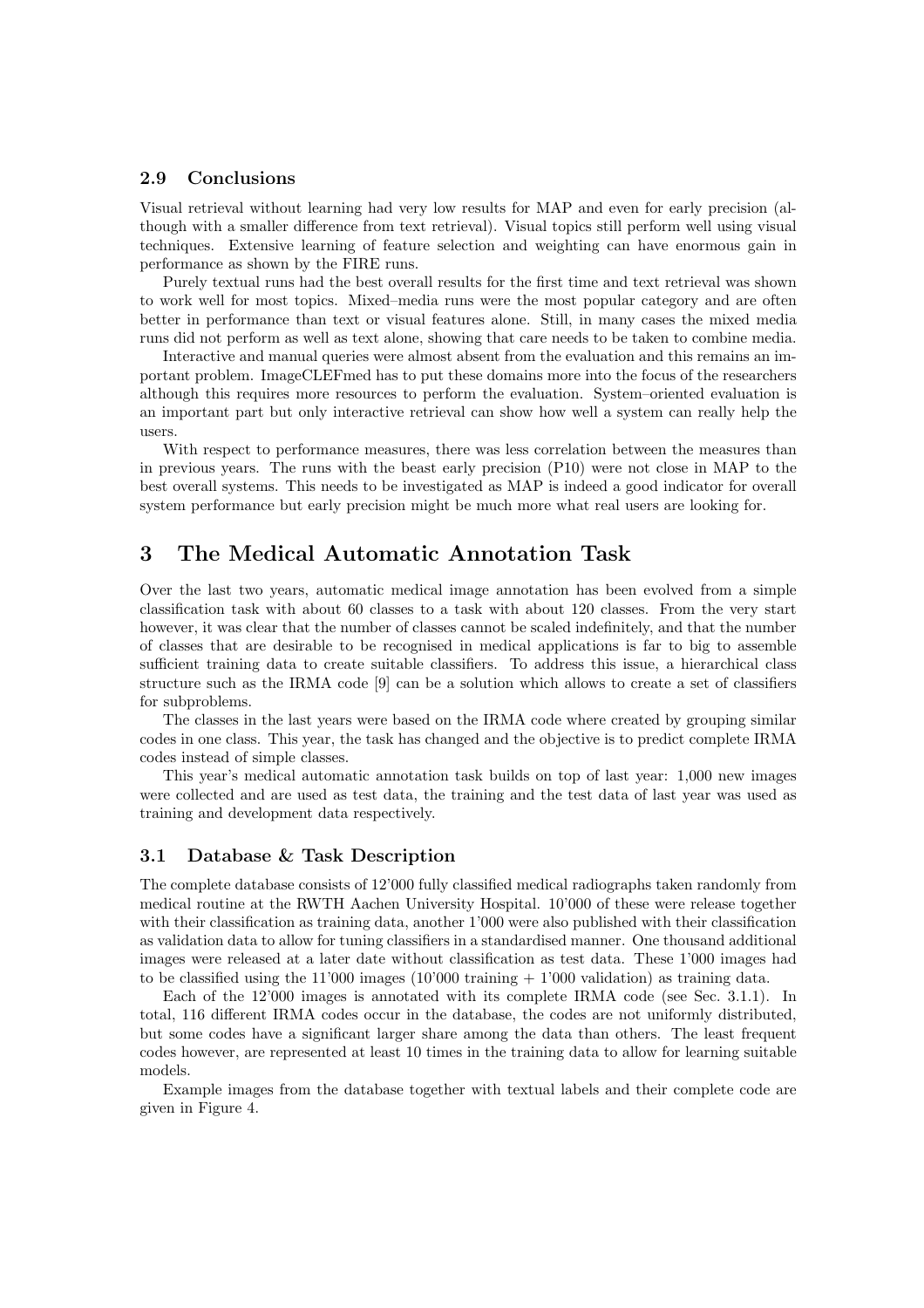

1121-120-200-700

T: x-ray, plain radiography, analog, overview image D: coronal, anteroposterior (AP, coronal), unspecified A: cranium, unspecified, unspecified B: musculosceletal system, unspecified, unspecified



1121-127-700-500

T: x-ray, plain radiography, analog, overview image D: coronal, anteroposterior (AP, coronal), supine A: abdomen, unspecified, unspecified B: uropoietic system, unspecified, unspecified



#### 1121-120-310-700

T: x-ray, plain radiography, analog, overview image D: coronal, anteroposterior (AP, coronal), unspecified A: spine, cervical spine, unspecified B: musculosceletal system, unspecified, unspecified



1123-211-500-000

T: x-ray, plain radiography, analog, high beam energy D: sagittal, lateral, right-left, inspiration A: chest, unspecified, unspecified B: unspecified, unspecified, unspecified

Figure 4: Example images from the medical annotation task with full IRMA-code and its textual representation.

#### 3.1.1 IRMA Code

Existing medical terminologies such as the MeSH thesaurus are poly-hierarchical, i.e., a code entity can be reached over several paths. However, in the field of content-based image retrieval, we frequently find class-subclass relations. The mono-hierarchical multi-axial IRMA code strictly relies on such part-of hierarchies and, therefore, avoids ambiguities in textual classification [9]. In particular, the IRMA code is composed from four axes having three to four positions, each in  $\{0, \ldots, 9, a, \ldots z\}$ , where "'0"' denotes "'not further specified"'. More precisely,

- the technical code  $(T)$  describes the imaging modality;
- the directional code (D) models body orientations;
- the anatomical code (A) refers to the body region examined; and
- the biological code (B) describes the biological system examined.

This results in a string of 13 characters (IRMA: TTTT – DDD – AAA – BBB). For instance, the body region (anatomy, three code positions) is defined as follows:

```
AAA
000 not further specified
...
400 upper extrimity (arm)
410 upper extrimity (arm); hand
411 upper extrimity (arm); hand; finger
412 upper extrimity (arm); hand; middle hand
413 upper extrimity (arm); hand; carpal bones
```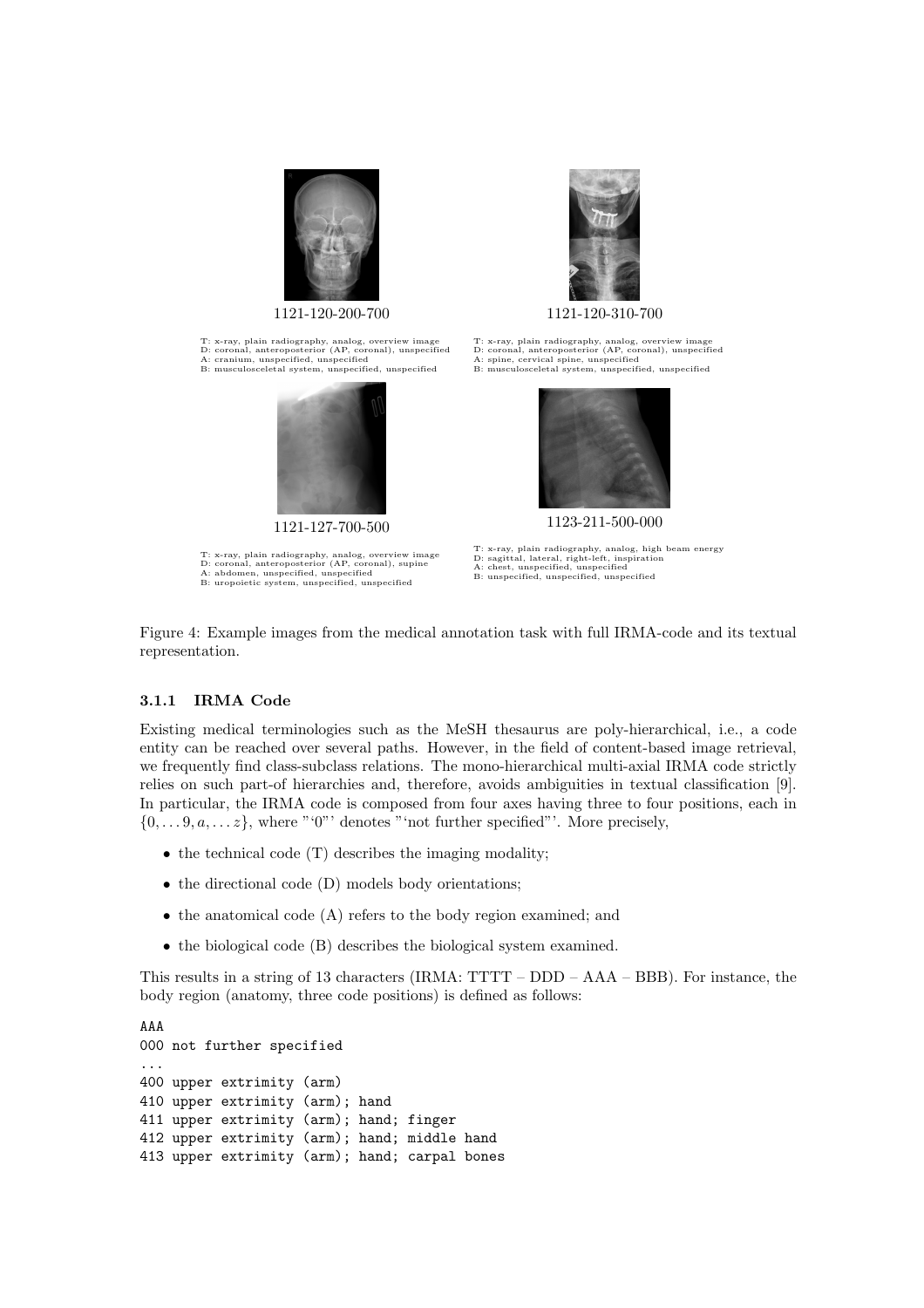```
420 upper extrimity (arm); radio carpal joint
430 upper extrimity (arm); forearm
431 upper extrimity (arm); forearm; distal forearm
432 upper extrimity (arm); forearm; proximal forearm
440 upper extrimity (arm); ellbow
...
```
The IRMA code can be easily extended by introducing characters in a certain code position, e.g., if new imaging modalities are introduced. Based on the hierarchy, the more code position differ from "'0"', the more detailed is the description.

#### 3.1.2 Hierarchical Classification

To define a evaluation scheme for hierarchical classification, we can consider the 4 axes to be independent, such that we can consider the axes independently and just sum up the errors for each axis independently.

Hierarchical classification is a well-known topic in different field. For example the classification of documents often is done using a ontology based class hierarchy [20] and in information extraction similar techniques are applied [11]. In our case, however we developed a novel evaluation scheme to account for the particularities of the IRMA code which considers errors that are made early in a hierarchy to be worse than errors that are made at a very fine level, and it is explicitly possible to predict a code partially, i.e. to predict a code up to a certain position and put wild-cards for the remaining positions, which is penalised but only with half the penalty a misclassification is penalised.

Our evaluation scheme is described in the following, where we only consider one axis. The same scheme is applied to each axis individually.

Let  $l_1^I = l_1, l_2, \ldots, l_i, \ldots, l_I$  be the *correct* code (for one axis) of an image, i.e. if a classifier predicts this code for an image, the classification is perfect. Further, let  $\hat{l}_1^{\hat{i}} = \hat{l}_1, \hat{l}_2, \dots, \hat{l}_i, \dots, \hat{l}_i$ be the predicted code (for one axis) of an image.

The correct code is specified completely:  $l_i$  is specified for each position. The classifiers however, are allowed to specify codes only up to a certain level, and predict "don't know" (encoded by  $\ast$ ) for the remaining levels of this axis.

Given an incorrect classification at position  $\hat{l}_i$  we consider all succeeding decisions to be wrong and given a not specified position, we consider all succeeding decisions to be not specified.

We want to penalise wrong decisions that are easy (fewer possible choices at that node) over wrong decisions that are difficult (many possible choices at that node), we can say, a decision at position  $l_i$  is correct by chance with a probability of  $\frac{1}{b_i}$  if  $b_i$  is the number of possible labels for position i. This assumes equal priors for each class at each position.

Furthermore, we want to penalise wrong decisions at an early stage in the code (higher up in the hierarchy) over wrong decisions at a later stage in the code (lower down on the hierarchy) (i.e.  $l_i$  is more important than  $l_{i+1}$ ).

Assembling the ideas from above in a straight forward way leads to the following equation:

$$
\sum_{i=1}^{I} \underbrace{\frac{1}{b_i}}_{(a)} \underbrace{\frac{1}{i}}_{(b)} \underbrace{\delta(l_i, \hat{l_i})}_{(c)}
$$

with

$$
\delta(l_i, \hat{l_i}) = \begin{cases}\n0 & \text{if } l_j = \hat{l_j} & \forall j \leq i \\
0.5 & \text{if } l_j = * \quad \exists j \leq i \\
1 & \text{if } l_j \neq \hat{l_j} & \exists j \leq i\n\end{cases}
$$

where the parts of the equation account for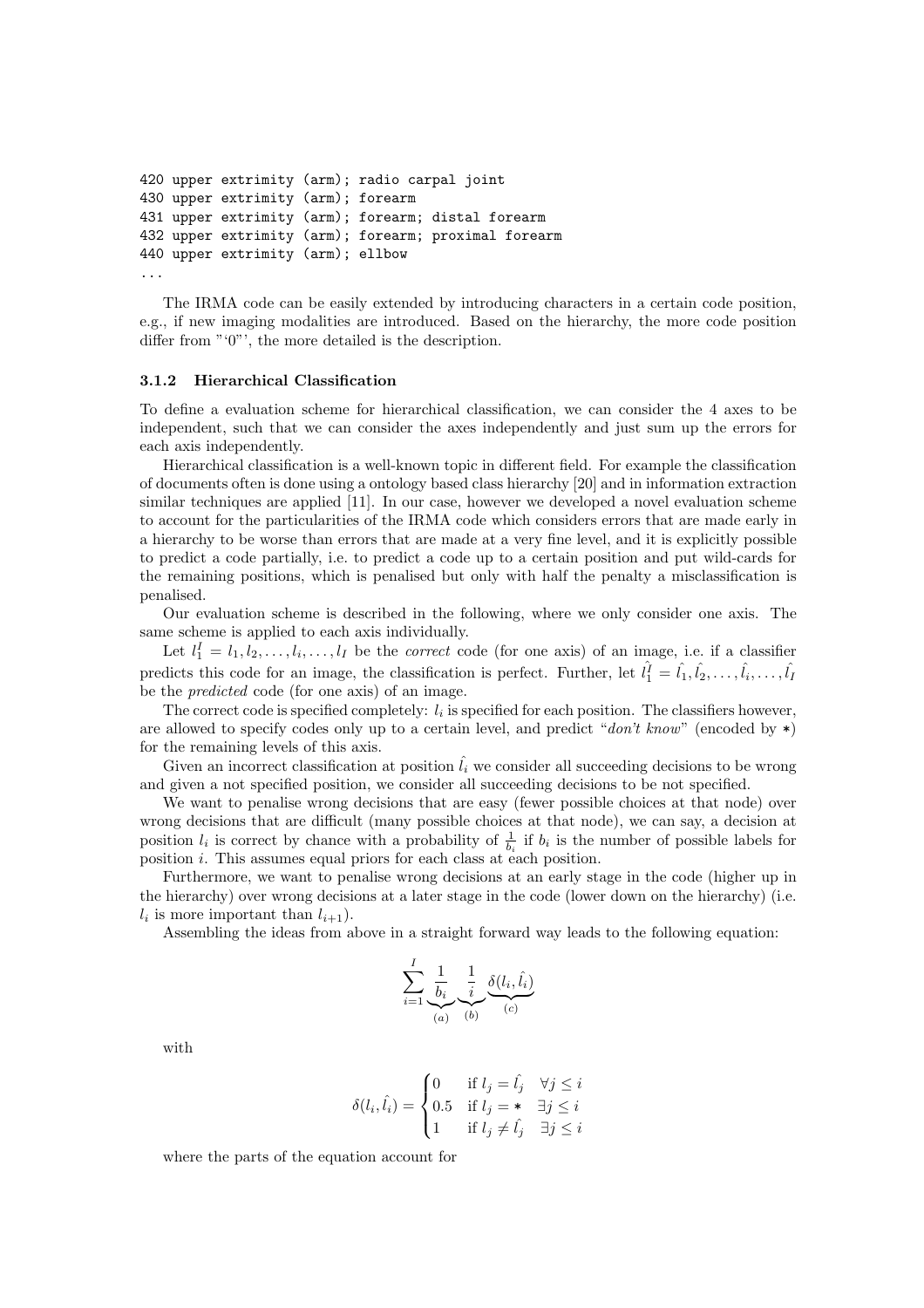Table 6: Example scores for hierarchical classification, based on the correct code IRMA TTTT = 318a and assuming the branching factor would be 2 in each node of the hie

| classified | error measure | $b=2$<br>error measure |
|------------|---------------|------------------------|
| 318a       | 0.000         | 0.000                  |
| $318*$     | 0.024         | 0.060                  |
| 3187       | 0.049         | 0.120                  |
| $31^*a$    | 0.082         | 0.140                  |
| $31***$    | 0.082         | 0.140                  |
| 3177       | 0.165         | 0.280                  |
| $3***$     | 0.343         | 0.260                  |
| $32**$     | 0.687         | 0.520                  |
| 1000       | 1.000         | 1.000                  |
|            |               |                        |

- (a) accounts for difficulty of the decision at position  $i$  (branching factor)
- (b) accounts for the level in the hierarchy (position in the string)
- (c) correct/not specified/wrong, respectively.

In addition, for every code, the maximal possible error is calculated and the errors are normed such that a completely wrong decision (i.e. all positions wrong) gets an error count of 1.0 and a completely correctly classified image has an error of 0.0.

Table 7 shows examples for a correct code with different predicted codes. Predicting the completely correct code leads to an error measure of 0.0, predicting all positions incorrectly leads to an error measure of 1.0. The examples demonstrate that a classification error in a position at the back of the code results in a lower error measure than a position in one of the first positions. The last column of the table show the effect of the branching factor. In this column we assumed the branching factor of the code is 2 in each node of the hierarchy. It can be observed that the errors for the later positions have more weight compared to the real errors in the real hierarchy.

# 3.2 Participating Groups & Methods

In the medical automatic annotation task, 29 groups registered of which 10 groups participated, submitting a total of 68 runs. The group with the highest number of submissions had 30 runs in total.

In the following, groups are listed alphabetically and their methods are described shortly.

### 3.2.1 BIOMOD: University of Liege, Belgium

The Bioinformatics and Modelling group from the University Liege<sup>16</sup> in Belgium submitted four runs. The approach is based on an object recognition framework using extremely randomised trees and randomly extracted sub-windows [10]. The runs all use the same technique and differ how the code is assembled. One run predicts the full code, one run predicts each axis independently and the other two runs are combinations of the first ones.

### 3.2.2 BLOOM: IDIAP, Switzerland

The Blanceflor-om2-toMed group from IDIAP in Martigny, Switzerland submitted 7 runs. All runs use support vector machines (either in one-against-one or one-against-the-rest manner). Features used are downscaled versions of the images, SIFT features extracted from sub-images, and combinations of these [21].

 $\frac{16 \text{http://www.montefiore.ulg.ac.be/services/stochastic/biomod}}{}$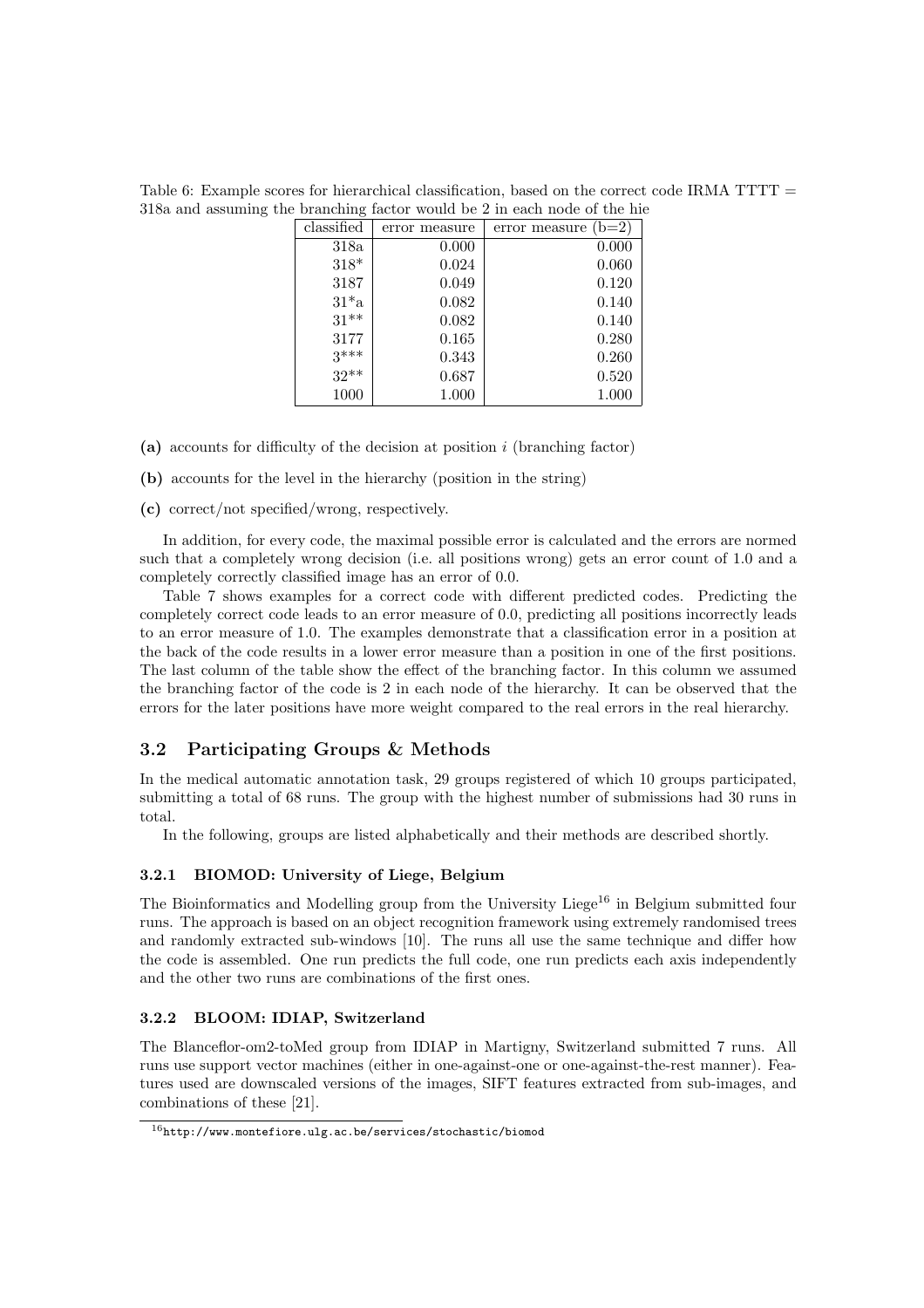#### 3.2.3 Geneva: medGIFT Group, Switzerland

The medGIFT group<sup>17</sup> from Geneva, Switzerland submitted 3 runs, each of the runs uses the GIFT image retrieval system. The runs differ in the way, the IRMA-codes of the top-ranked images are combined [23].

#### 3.2.4 CYU: Information Management AI lab, Taiwan

The Information Management AI lab from the Ching Yun University of Jung-Li, Taiwan submitted one run using a nearest neighbour classifier using different global and local image features which are particularly robust with respect to lighting changes.

### 3.2.5 MIRACLE: Madrid, Spain

The Miracle group from Madrid Spain<sup>18</sup> submitted 30 runs. The classification was done using a 10-nearest neighbour classifier and the features used are gray-value histograms, Tamura texture features, global texture features, and Gabor features, which were extracted using FIRE. The runs differ which features were used, how the prediction was done (predicting the full code, axis-wise prediction, different subsets of axes jointly), and whether the features were normalised or not.

#### 3.2.6 Oregon Health State University, Portland, OR, USA

The Department of Medical Informatics and Clinical Epidemiology<sup>19</sup> of the Oregon Health and Science University in Portland, Oregon submitted two runs using neural networks and GIST descriptors. One of the runs uses a support vector machine as a second level classifier to help discriminating the two most difficult classes.

#### 3.2.7 RWTHi6: RWTH Aachen University, Aachen, Germany

The Human Language Technology and Pattern Recognition group<sup>20</sup> of the RWTH Aachen University in Aachen, Germany submitted 6 runs, all are based on sparse histograms of image patches which were obtained by extracting patches at each position in the image. The histograms have 65536 or 4096 bins [5]. The runs differ in the resolution of the images. One run is a combination of 4 normal runs, and one run does the classification axis-wise, the other runs, directly predict the full code.

#### 3.2.8 IRMA: RWTH Aachen University, Medical Informatics, Aachen, Germany

The IRMA group from the RWTH Aachen University Hospital<sup>21</sup>, in Aachen Germany submitted three baseline runs using weighted combinations of nearest neighbour classifiers using texture histograms, image cross correlations, and the image deformation model. The parameters used are exactly the same as used in previous years. The runs differ in the way in which the codes of the five nearest neighbours are used to assemble the final predicted code.

#### 3.2.9 UFR: University of Freiburg, Computer Science Dep., Freiburg, Germany

The Pattern Recognition and Image Processing group from the University Freiburg<sup>22</sup>, Germany, submitted four runs using relational features calculated around interest points which are later combined to form cluster cooccurrence matrices [17]. Three different classification methods were used: a flat classification scheme using all of the 116 classes , an axiswise-flat classification scheme

<sup>17</sup>http://www.sim.hcuge.ch/medgift/

<sup>18</sup>http://www.mat.upm.es/miracle/introduction.html

<sup>19</sup>http://www.ohsu.edu/dmice/

<sup>20</sup>http://www-i6.informatik.rwth-aachen.de

<sup>21</sup>http://www.irma-project.org

<sup>22</sup>http://lmb.informatik.uni-freiburg.de/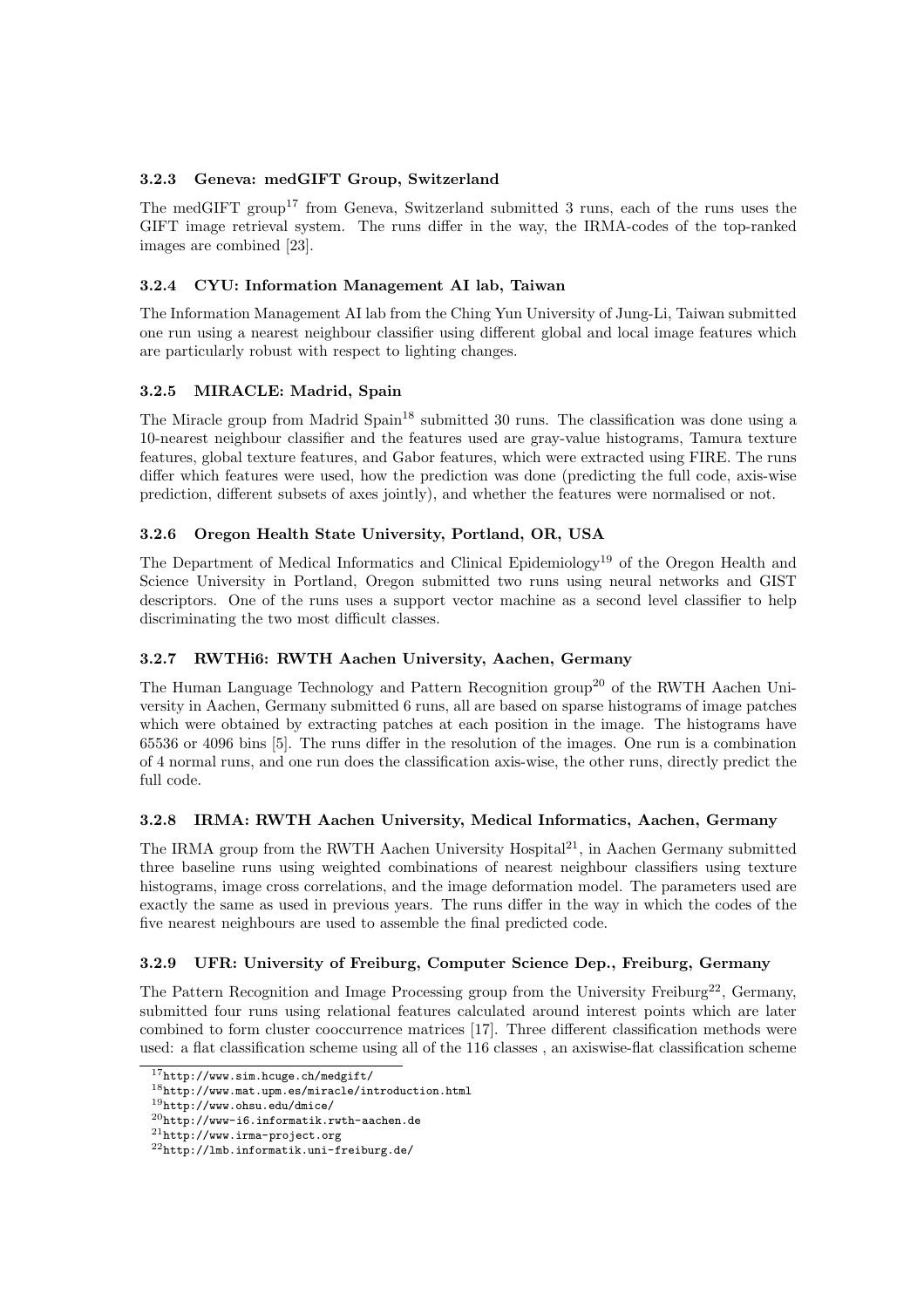(i.e. 4 multi-class classifiers), and a binary classification tree (BCT) based scheme. The BCT based approach is much faster to train and classify, but this comes at a slight performance penalty. The tree was generated as described in [16].

#### 3.2.10 UNIBAS: University of Basel, Switzerland

The Databases and Information Systems group from the University Basel<sup>23</sup>, Switzerland submitted 14 runs using a pseudo two-dimensional hidden Markov model to model image deformation in the images which were scaled down keeping the aspect ratio such that the longer side has a length of 32 pixels [19]. The runs differ in the features (pixels, Sobel features) that were used to determine the deformation and in the k-parameter for the k-nearest neighbour.

# 3.3 Results

The results of the evaluation are given in Table 7. For each run, the run-id, the score as described above and additionally, the error rate, which was used in the last years to evaluate the submissions to this task are given.

The method which had the best result last year is now at rank 8, which gives an impression how much improvement in this field was achieved over the last year.

Looking at the results for individual images, we noted, that only one image was classified correctly by all submitted runs (top left image in Fig. 4). No image was misclassified by all runs.

# 3.4 Discussion

Analysing the results, it can be observed that the top-performing runs do not consider the hierarchical structure of the given task, but rather use each individual code as one class and train a 116 classes classifier. This approach seems to work better given the currently limited amount of codes, but obviously would not scale up infinitely and would probably lead to a very high demand for appropriate training data if a much larger amount of classes is to be distinguished. The best run using the code is on rank 6, builds on top of the other runs from the same group and uses the hierarchy only in a second stage to combine the four runs.

Furthermore, it can be seen that a method that is applied once accounting for the hierarchy/axis structure of the code and once using the straight forward classification into 116 classes approach, the one which does not know about the hierarchy clearly outperforms the other one (runs on ranks 11 and 13/7 and 14,16).

Another clear observation is that methods using local image descriptors outperform methods using global image descriptors. In particular, the top 16 runs are all using either local image features alone or local image features in combination with a global descriptor.

It is also observed that images where a large amount of training data is available are more far more likely to be classified correctly.

Considering the ranking wrt. to the applied hierarchical measure and the ranking wrt. to the error rate it can clearly be seen that there are hardly any differences. Most of the differences are clearly due to use of the code (mostly inserting of wildcard characters) which can lead to an improvement for the hierarchical evaluation scheme, but will always lead to a deterioration wrt. to the error rate.

# 3.5 Conclusion

The success of the medical automatic annotation task could be continued, the number of participants is pretty constant, but a clear performance improvement of the best method could be observed. Although only few groups actively tried to exploit the hierarchical class structure many of the participants told us that they consider this an important research topic and that a further investigation is desired.

<sup>23</sup>http://dbis.cs.unibas.ch/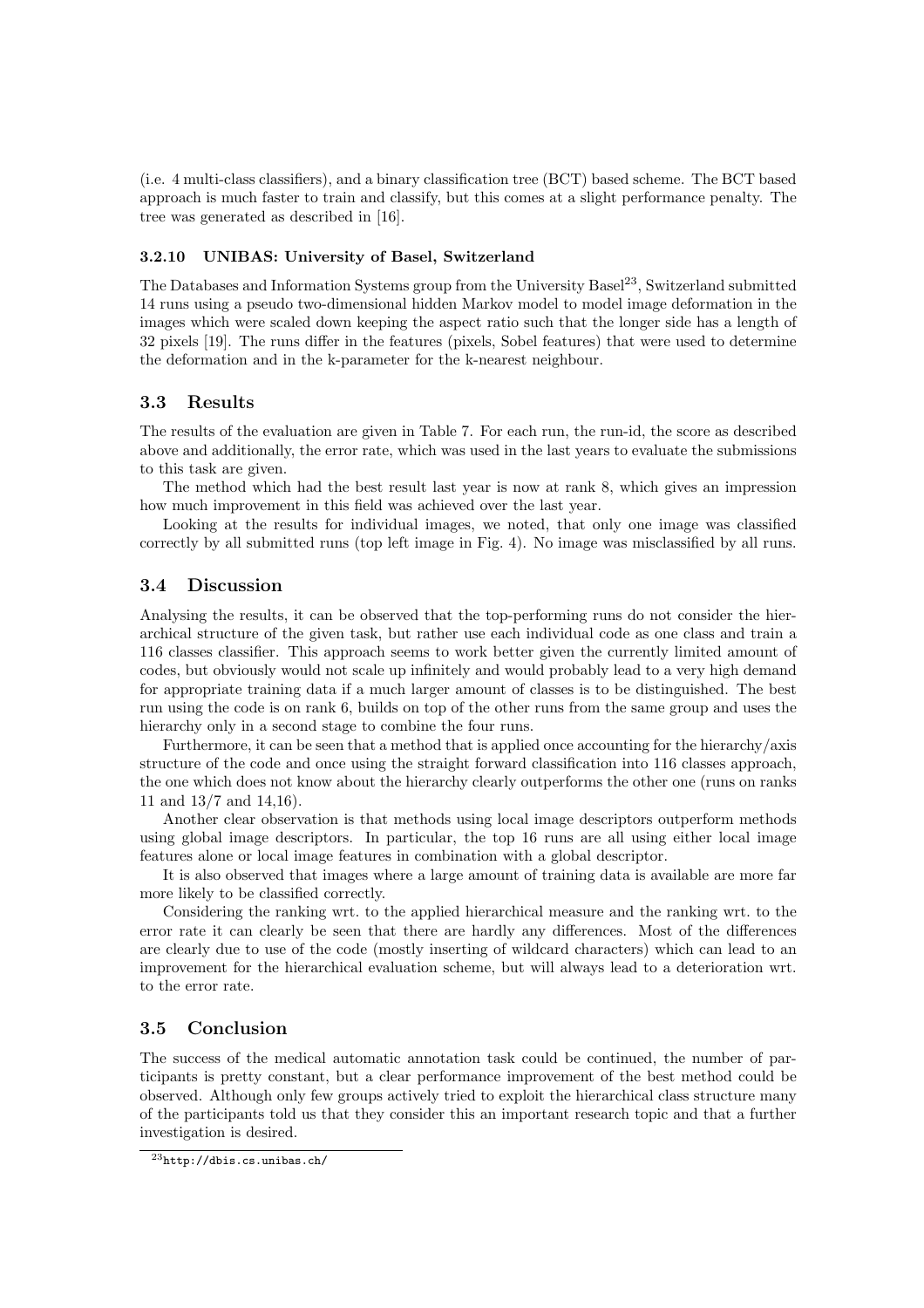Table 7: Results of the medical image annotation task. Score is the hierarchical evaluation score, and ER is the error rate in % that was used last year to evaluate the annotation results.

| rank           | run id                               | score | ER       |
|----------------|--------------------------------------|-------|----------|
| $\mathbf 1$    | BLOOM-BLOOM_MCK_oa                   | 26.8  | 10.3     |
| $\overline{2}$ | BLOOM-BLOOM_MCK_00                   | 27.5  | 11.0     |
| 3              | BLOOM-BLOOM_SIFT_oo                  | 28.7  | 11.6     |
| $\overline{4}$ | BLOOM-BLOOM_SIFT_oa                  | 29.5  | 11.5     |
| $\overline{5}$ | BLOOM-BLOOM_DAS                      | 29.9  | 11.1     |
| 6              | RWTHi6-4RUN-MV3                      | 30.9  | 13.2     |
| 7              | UFR-UFR_cooc_flat                    | 31.4  | 12.1     |
| 8              | RWTHi6-SH65536-SC025-ME              | 33.0  | 11.9     |
| 9              | UFR-UFR_cooc_flat2                   | 33.2  | 13.1     |
| 10             | RWTHi6-SH65536-SC05-ME               | 33.2  | 12.3     |
| 11             | RWTHi6-SH4096-SC025-ME               | 34.6  | 12.7     |
| 12             | RWTHi6-SH4096-SC05-ME                | 34.7  | 12.4     |
| 13             | RWTHi6-SH4096-SC025-AXISWISE         | 44.6  | 17.8     |
| 14             | UFR-UFR_cooc_codewise                | 45.5  | 17.9     |
| 15             | UFR-UFR_cooc_tree2                   | 47.9  | 16.9     |
| 16             | UFR-UFR_cooc_tree                    | 48.4  | 16.8     |
| 17             | rwth_mi_k1_tn9.187879e-05_common.run | 51.3  | 20.0     |
| 18             | rwth_mi_k5_majority.run              | 52.5  | 18.0     |
| 19             | UNIBAS-DBIS-IDM_HMM_W3_H3_C          | 58.1  | 22.4     |
| 20             | UNIBAS-DBIS-IDM_HMM2_4812_K3         | 59.8  | 20.2     |
| 21             | UNIBAS-DBIS-IDM_HMM2_4812_K3_C       | 60.7  | 23.2     |
| 22             | UNIBAS-DBIS-IDM_HMM2_4812_K5_C       | 61.4  | 23.1     |
| 23             | UNIBAS-DBIS-IDM_HMM2_369_K3_C        | 62.8  | $22.5\,$ |
| 24             | UNIBAS-DBIS-IDM_HMM2_369_K3          | 63.4  | 21.5     |
| 25             | UNIBAS-DBIS-IDM_HMM2_369_K5_C        | 65.1  | 22.9     |
| 26             | OHSU-OHSU_2                          | 67.8  | 22.7     |
| 27             | OHSU-gist_pca                        | 68.0  | 22.7     |
| 28             | BLOOM-BLOOM_PIXEL_oa                 | 68.2  | 20.1     |
| 29             | BLOOM-BLOOM_PIXEL_00                 | 72.4  | 20.8     |
| 30             | BIOMOD-full                          | 73.8  | 22.9     |
| 31             | BIOMOD-correction                    | 75.8  | 25.3     |
| 32             | BIOMOD-safe                          | 78.7  | 36.0     |
| 33             | im.cyu.tw-cyu_w1i6t8                 | 79.3  | 25.3     |
| 34             | rwth_mi_k5_common.run                | 80.5  | 45.9     |
| 35             | BIOMOD-independant                   | 95.3  | 32.9     |
| 36             | miracle-miracleAAn                   | 158.8 | 50.3     |
| 37             | miracle-miracleVAn                   | 159.5 | 49.6     |
| 38             | miracle-miracleAATDABn               | 160.2 | 49.9     |
| 39             | miracle-miracleAATABDn               | 162.2 | 50.1     |
| 40-62          | runs from miracle group              |       |          |
| 63             | GE-GE_GIFT10_0.5ve                   | 375.7 | 99.7     |
| 64             | GE-GE_GIFT10_0.15vs                  | 390.3 | 99.3     |
| 65             | GE-GE_GIFT10_0.66vd                  | 391.0 | 99.0     |
| 66             | miracle-miracleVATDAB                | 419.7 | 84.4     |
| 67             | miracle-miracleVn                    | 490.7 | 82.6     |
| 68             | miracle-miracleV                     | 505.6 | 86.8     |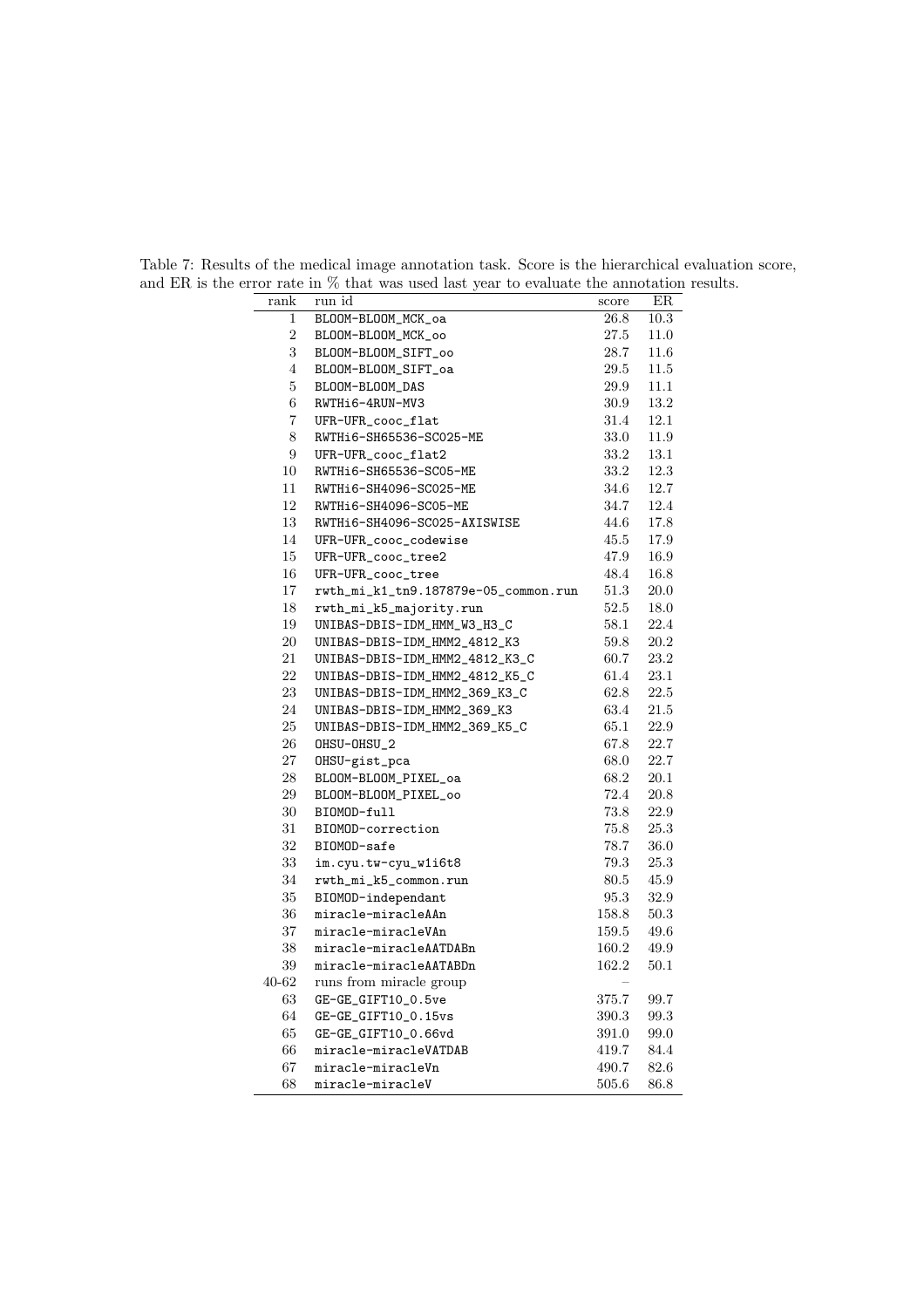

Figure 5: Code-wise relative error as a function of the frequency of this code in the training data.

Our goal for future tasks is to motivate more groups to participate and to increase the database size such that it is necessary to use the hierarchical class structure actively.

# 4 Overall Conclusions

The two medical tasks of ImageCLEF again attracted a very large number of registrations and participation. This underlines the importance of such evaluation campaigns giving researchers the opportunity to evaluate their systems without the tedious task of creating databases and topics. In domains such as medical retrieval this is particularly important as data access if often difficult.

In the medical retrieval task, visual retrieval without any learning only obtained good results for a small subset of topics. With learning this can change strongly and deliver even for purely visual retrieval fairly good results. Mixed–media retrieval was the most popular category and results were often better for mixed–media than textual runs of the same groups. This shows that mixed–media retrieval requires much work and more needs to be learned on such combinations. Interactive retrieval and manual query modification were only used in 3 out of the 149 submitted runs. This shows that research groups prefer submitting automatic runs , although interactive retrieval is important and still must be addressed by researchers.

For the annotation task, it was observed that techniques that rely heavily on recent developments in machine learning and build on modern image descriptors clearly outperform other methods. The class hierarchy that was provided could only lead to improvements for a few groups. Overall, the runs that use the class hierarchy perform worse than those which consider every unique code as a unique class which gives the impression that for the current number of 116 unique codes the training data is sufficient to train a joint classifier. As opposed to the retrieval task, none of the groups used any interaction although this might allow for a big performance gain.

# Acknowledgements

We would like to thank the CLEF campaign for supporting the ImageCLEF initiative. We would like to thank all the organizations who provided images and annotations for this year's task, including myPACS.net (Rex Jakobovits) and the OHSU CORI project (Judith Logan).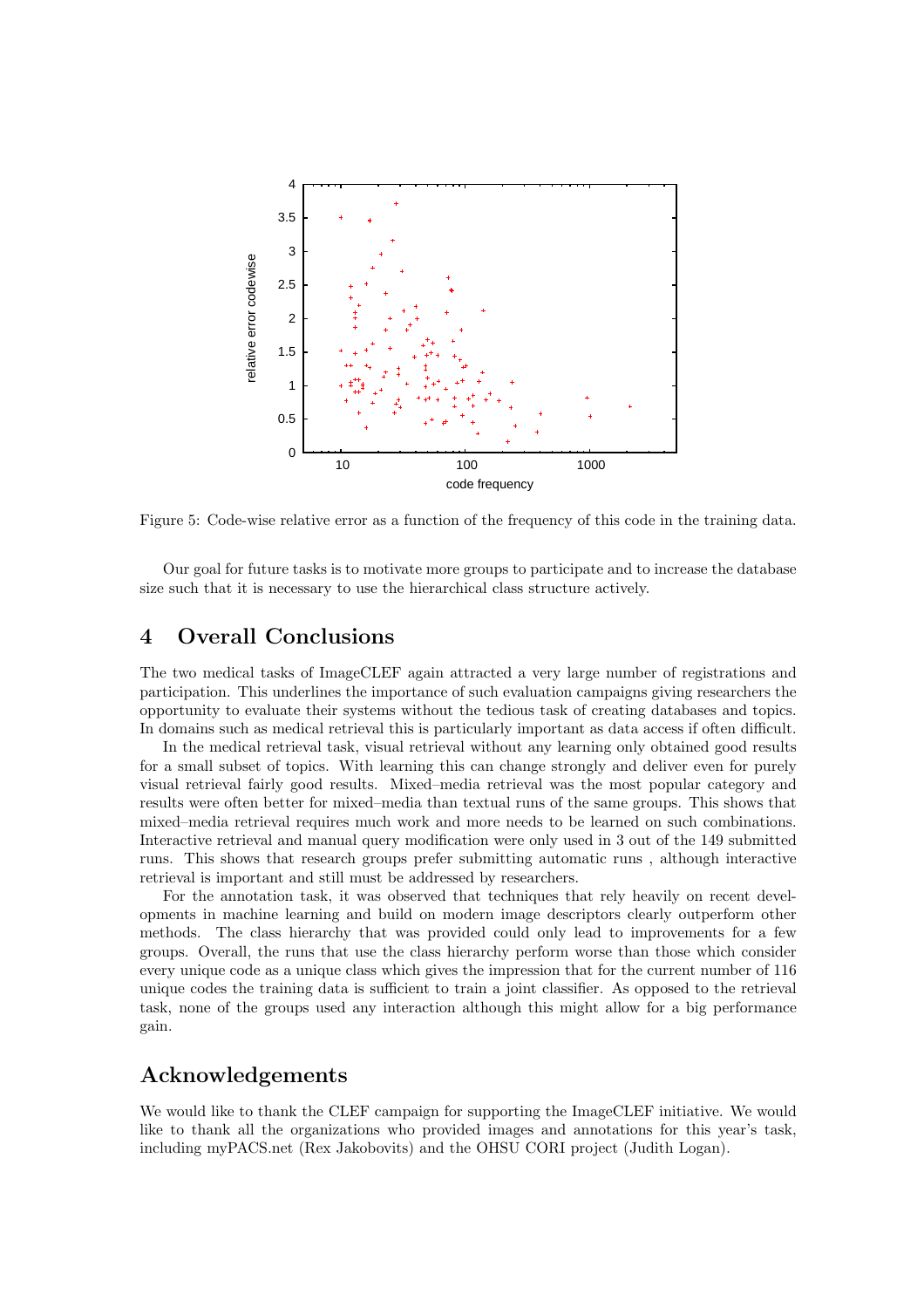This work was partially funded by the DFG (Deutsche Forschungsgemeinschaft) under contracts Ne-572/6 and Le-1108/4, the Swiss National Science Foundation (FNS) under contract 205321-109304/1, the American National Science Foundation (NSF) with grant ITR–0325160, and the EU Sixth Framework Program with the SemanticMining project (IST NoE 507505) and the MUSCLE NoE.

# References

- [1] Chris. S. Candler, Sebastian. H. Uijtdehaage, and Sharon. E. Dennis. Introducing HEAL: The health education assets library. Academic Medicine, 78(3):249–253, 2003.
- [2] Paul Clough, Henning Müller, and Mark Sanderson. The CLEF 2004 cross language image retrieval track. In C. Peters, P. Clough, J. Gonzalo, G. Jones, M. Kluck, and B. Magnini, editors, Multilingual Information Access for Text, Speech and Images: Results of the Fifth CLEF Evaluation Campaign, pages 597–613. Lecture Notes in Computer Science (LNCS), Springer, Volume 3491, 2005.
- [3] Paul Clough, Henning M¨uller, and Mark Sanderson. Overview of the CLEF cross–language image retrieval track (ImageCLEF) 2004. In Carol Peters, Paul D. Clough, Gareth J. F. Jones, Julio Gonzalo, M. Kluck, and B. Magnini, editors, Multilingual Information Access for Text, Speech and Images: Result of the fifth CLEF evaluation campaign, Lecture Notes in Computer Science, Bath, England, 2005. Springer–Verlag.
- [4] Thomas Deselaers, Allan Hanbury, and et al. Overview of the ImageCLEF 2007 object retrieval task. In Working Notes of the 2007 CLEF Workshop, Budapest, Hungary, September 2007.
- [5] Thomas Deselaers, Andre Hegerath, Daniel Keysers, and Hermann Ney. Sparse patch– histograms for object classification in cluttered images. In DAGM 2006, Pattern Recognition, 26th DAGM Symposium, volume 4174 of Lecture Notes in Computer Science, pages 202–211, Berlin, Germany, September 2006.
- [6] K. Glatz-Krieger, D. Glatz, M. Gysel, M. Dittler, and M. J. Mihatsch. Webbasierte Lernwerkzeuge für die Pathologie – web–based learning tools for pathology.  $Patholog$ ,  $24:394-399$ , 2003.
- [7] Michael Grubinger, Paul Clough, Allan Hanbury, and Henning Müller. Overview of the ImageCLEF 2007 photographic retrieval task. In Working Notes of the 2007 CLEF Workshop, Budapest, Hungary, September 2007.
- [8] William Hersh, Henning M¨uller, Jeffery Jensen, Jianji Yang, Paul Gorman, and Patrick Ruch. Imageclefmed: A text collection to advance biomedical image retrieval. Journal of the American Medical Informatics Association, September/October, 2006.
- [9] Thomas M. Lehmann, Henning Schubert, Daniel Keysers, Michael Kohnen, and Bertold B. Wein. The IRMA code for unique classification of medical images. In *SPIE 2003*, volume 5033, pages 440–451, 2003.
- [10] Raphaël Marée, Pierre Geurts, Justus Piater, and Louis Wehenkel. Random subwindows for robust image classification. In Cordelia Schmid, Stefano Soatto, and Carlo Tomasi, editors, Proceedings of the IEEE International Conference on Computer Vision and Pattern Recognition (CVPR 2005), volume 1, pages 34–40. IEEE, June 2005.
- [11] Diana Maynard, Wim Peters, and Yaoyong Li. Metrics for evaluation of ontology–based information extraction. In Evaluation of Ontologies for the Web (EON 2006), Edinburgh, UK, 2006.